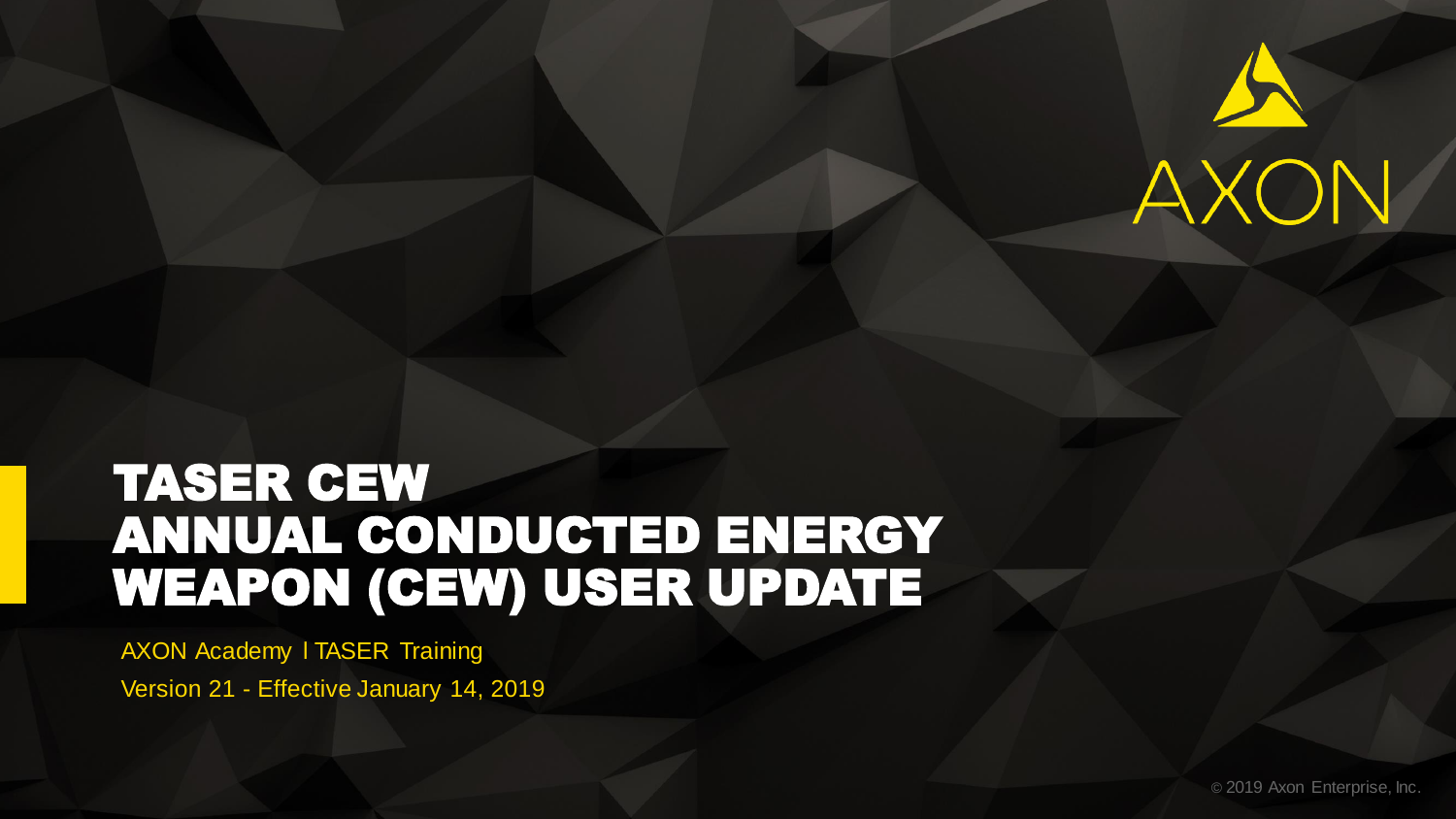# ANNUAL CEW USER UPDATE CONTENTS

- Annual User Recertification Requirements
- CEW Warnings
- CEW Targeting/Tactical Considerations
- CEW Smart Use Considerations
- CEW Medical Overview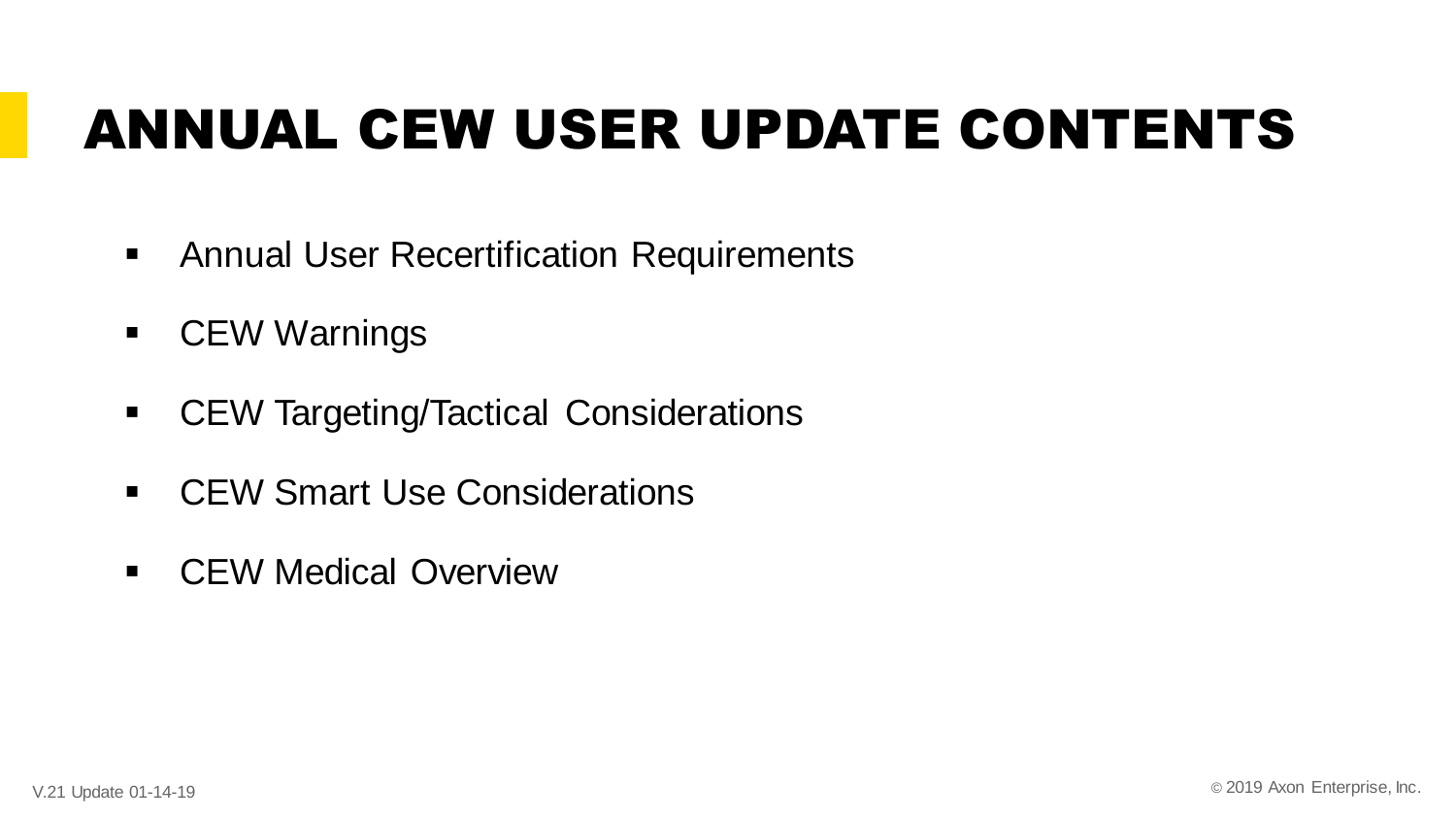## ANNUAL RECERTIFICATION REQUIREMENTS

- Review this PowerPoint
- Receive and review current version of:
	- ❑ TASER Law Enforcement Product Warnings
	- ❑ CEW Study Aid: Smart Use Considerations
- Pass Functional Test
- Deploy a minimum of 2 live CEW cartridges into preferred target zones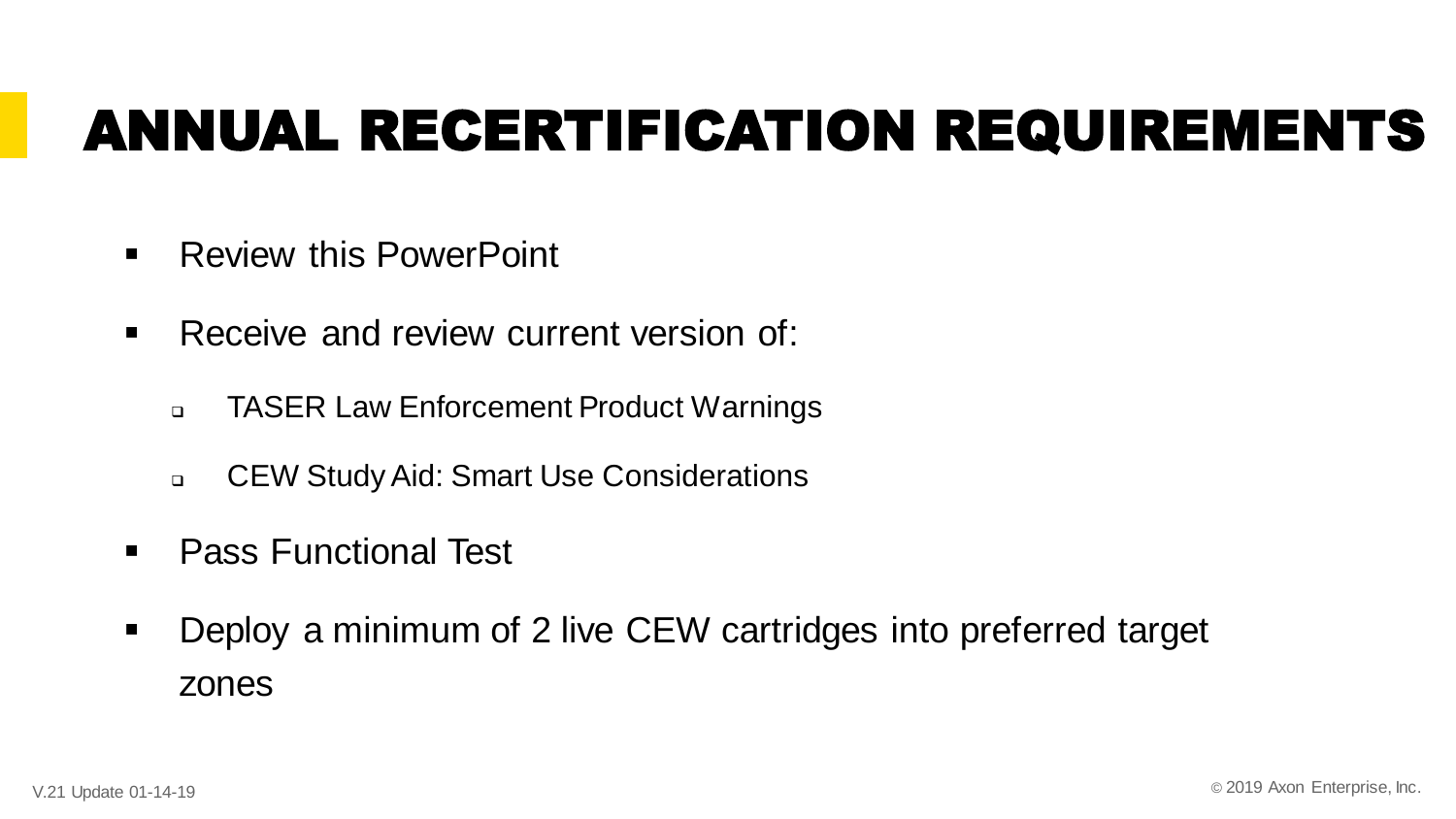# **TASER CEWS ARE NOT RISK FREE**





#### **REVIEW AND UNDERSTAND TASER CURRENT PRODUCT WARNINGS**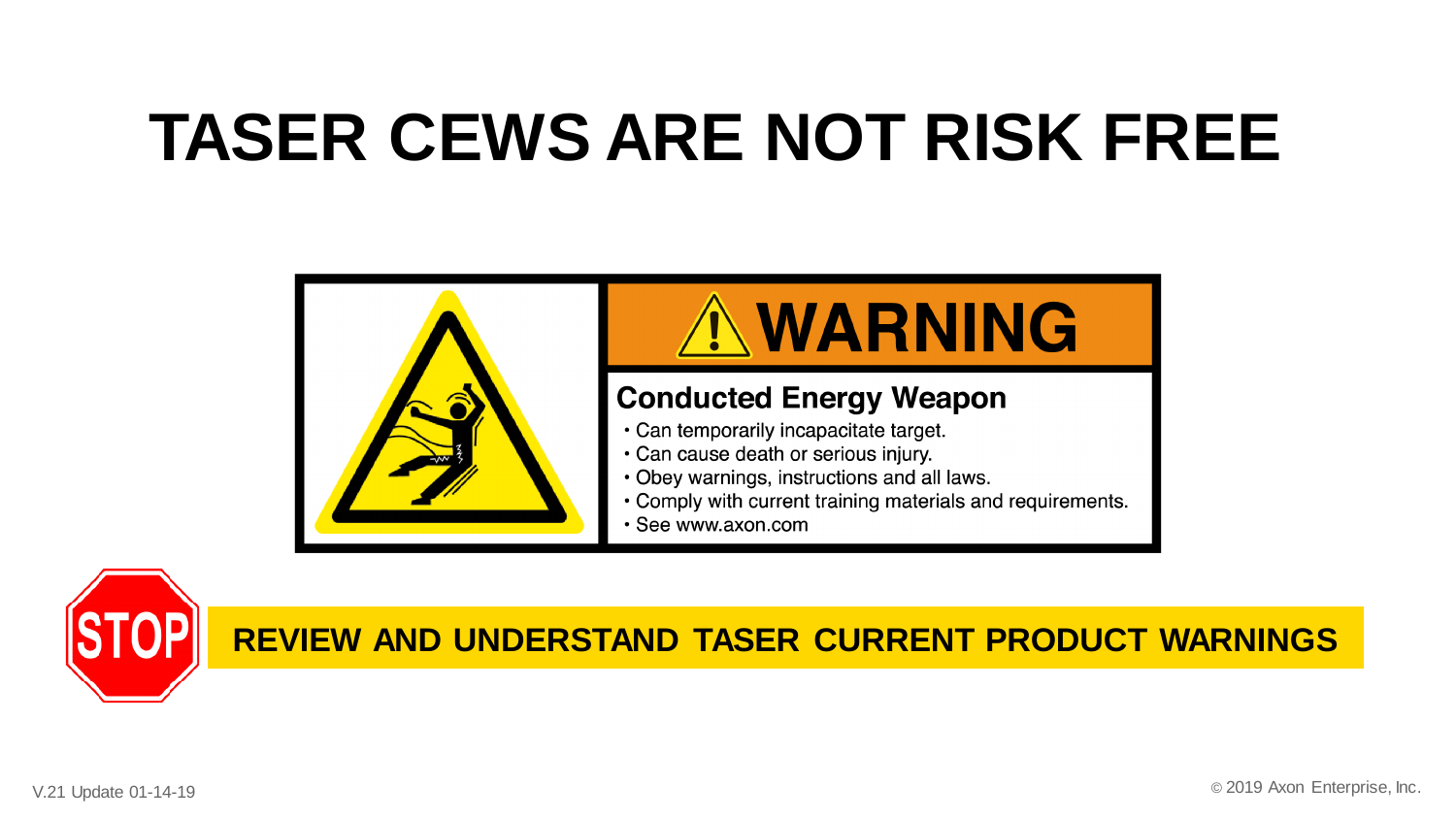### CEW ADVANTAGES

- Most studied and most effective minimal force option
- Reduces risk of injury to officers and suspects alike
- Saves lives and de-escalates use of deadly force
- Allows incapacitation from a distance
- **In probe mode, does not rely on pain compliance**
- Displaying red LASER dot or arcing the current often achieves compliance without deployment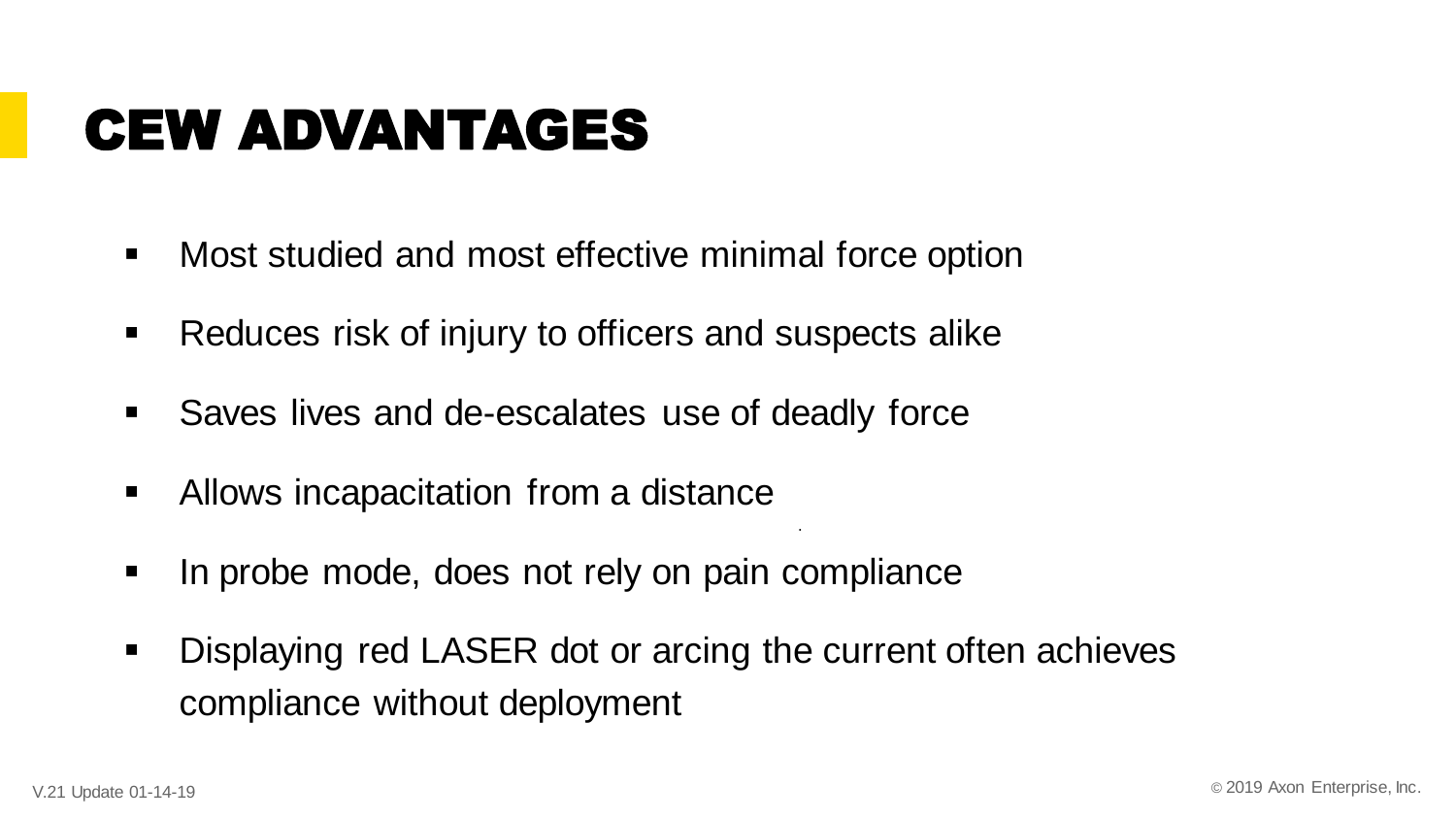## TACTICAL CONSIDERATIONS

- **Probe Placement Considerations**
- **EXECUTE: Limited CEW Effectiveness**
- Other Tactical Considerations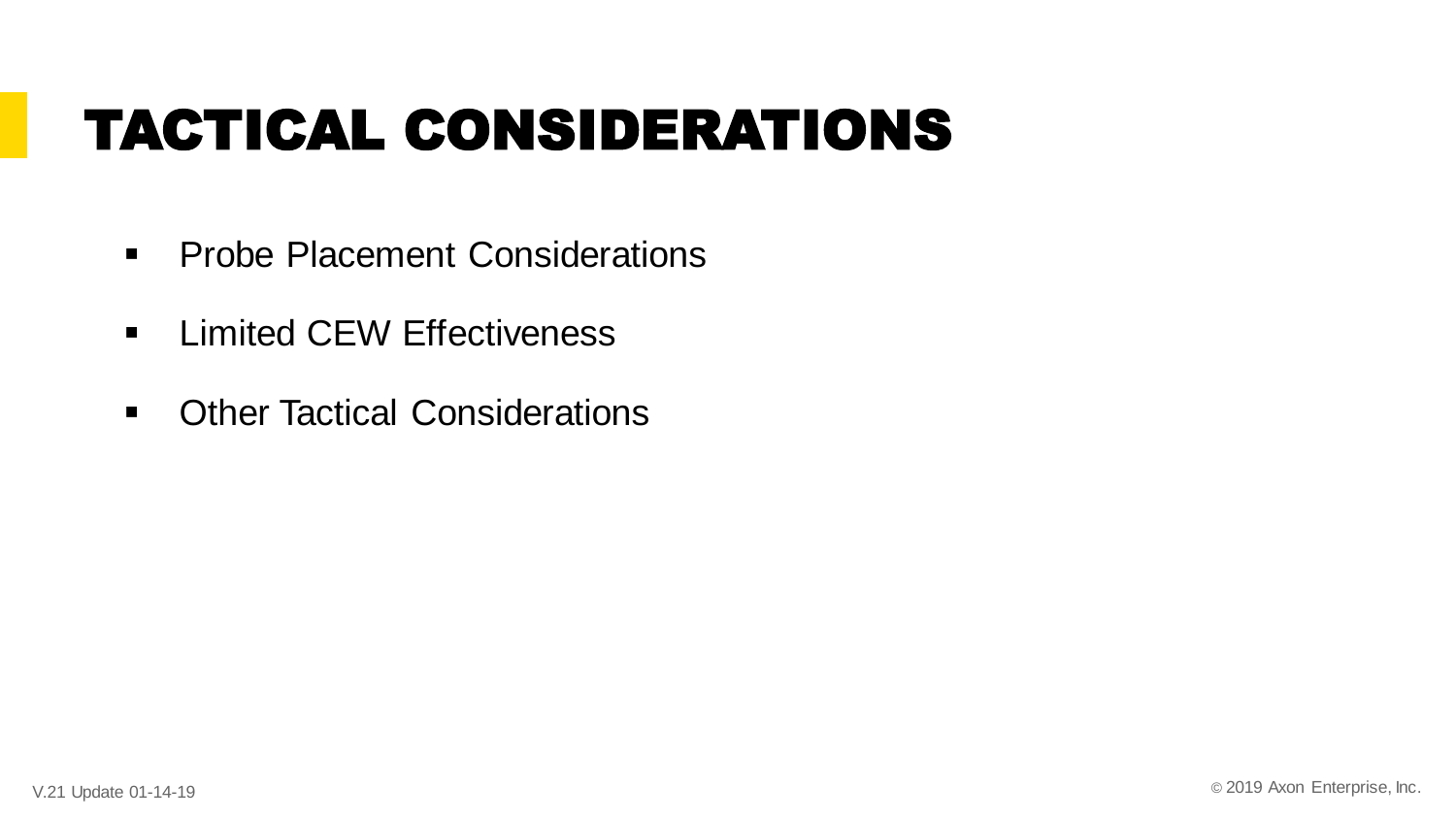### TARGETING



Avoid intentionally targeting the CEW on sensitive areas of the body such as the head, throat, breast/chest or area of the heart, genitals, or known pre-existing injury areas without legal justification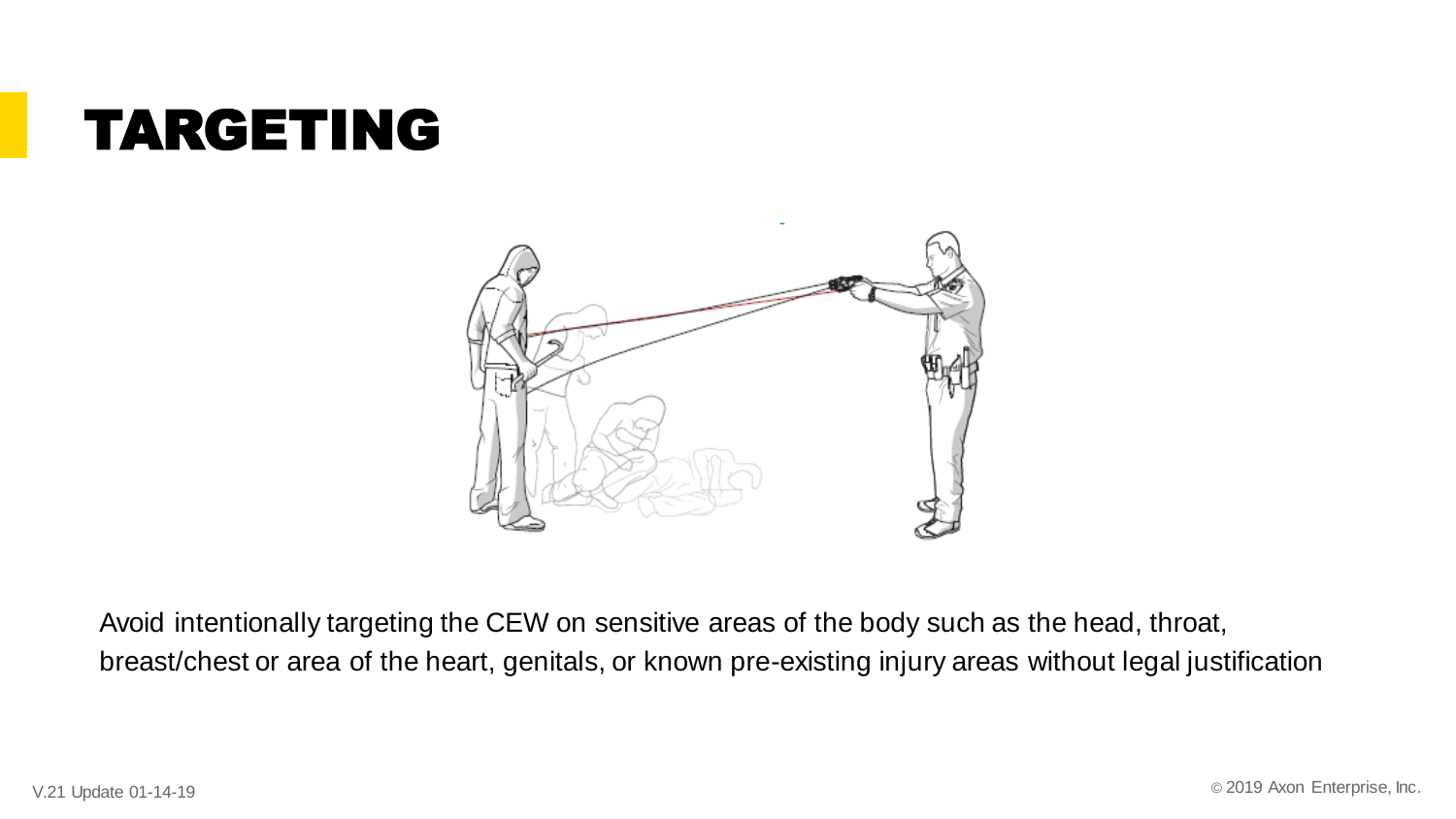### **Use Preferred Target Zones: Rear (when practicable)**

### **Below neck (green zone)**

- Large muscles
- Avoid head and neck

*The back is the most preferred target area when reasonably practicable because it contains larger muscle groups and reduces risk of hitting sensitive body areas*

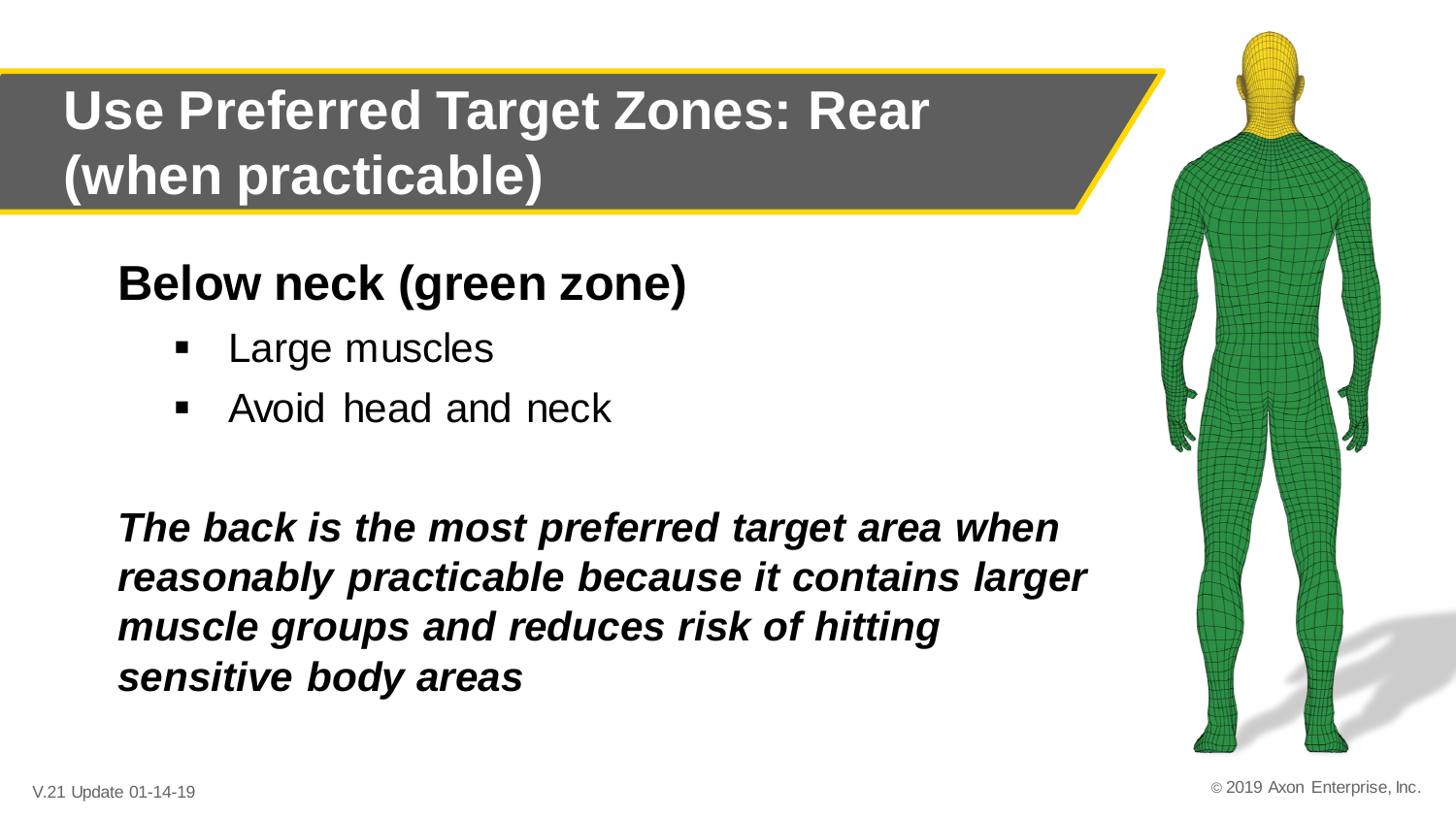### **Use Preferred Target Zones: Front (when practicable)**

### **Lower torso (green zone below chest)**

- More effective than hitting the chest
	- ❑ Larger muscles (legs)
	- ❑ Split the beltline
- Reduces risk of hitting sensitive body areas (see product warnings)
- Increases dart-to-heart safety margin distances
- Do not intentionally target head, eyes, throat, chest or genitals

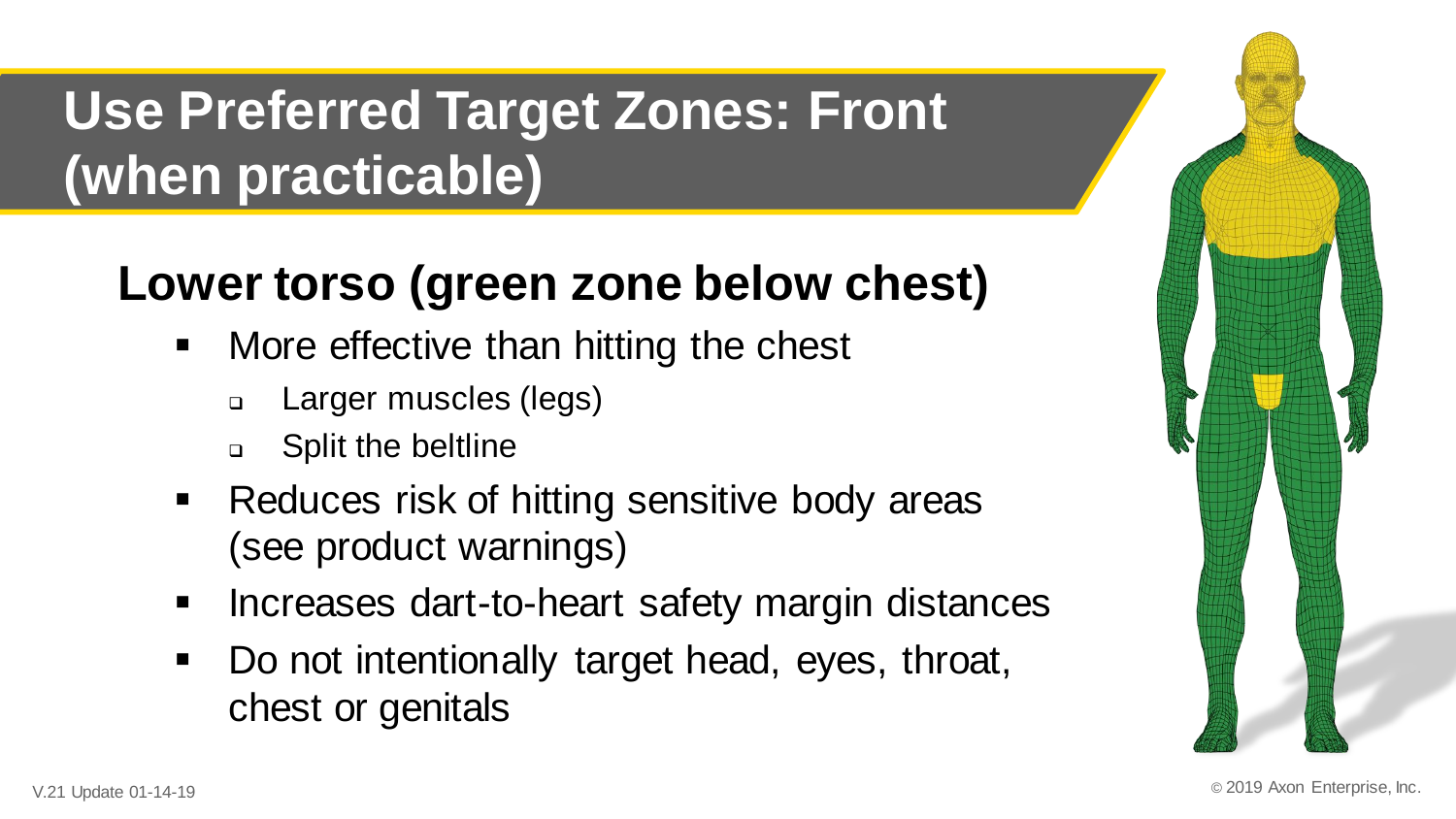### **Use Preferred Target Zones: Front (when practicable)**

### **CEW cardiac risks are low, but not zero**

### **To reduce cardiac risks (when practicable):**

- Target the back
- Avoid targeting the chest
- Avoid heart region
- Avoid repeated or continuous exposures

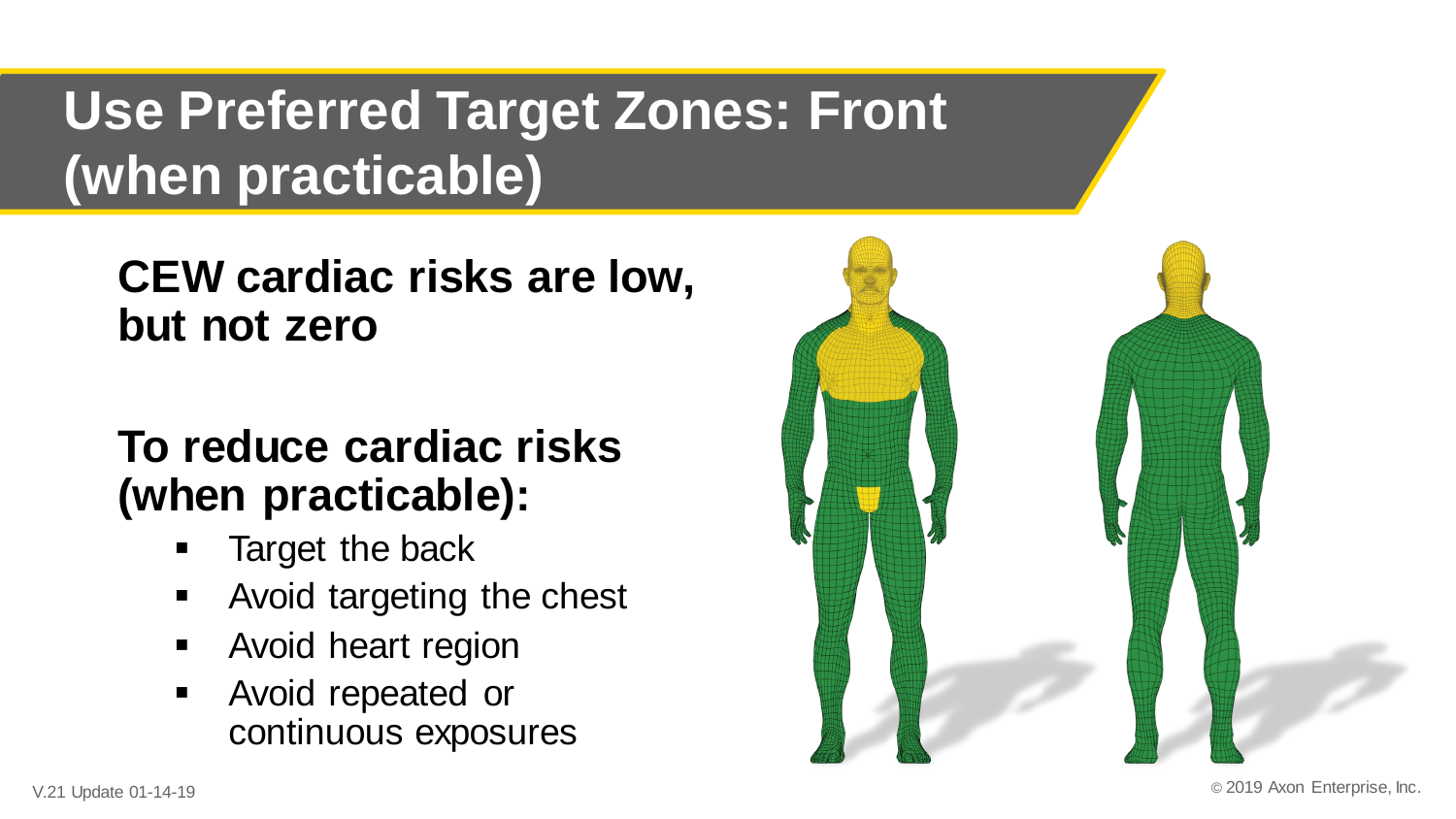# NEURO-MUSCULAR INCAPACITATION (NMI)

- CEWs may not always achieve NMI
- NMI levels range from limited area effects to significant body lockup
- The greater probe spread, the higher likelihood of NMI
- Subject may maintain muscle control, particularly in arms and legs
- Be prepared with other force options, including a drive (or touch) stun follow up away from the probes to expand NMI area
- Drive (or touch) stuns alone cause localized pain, not NMI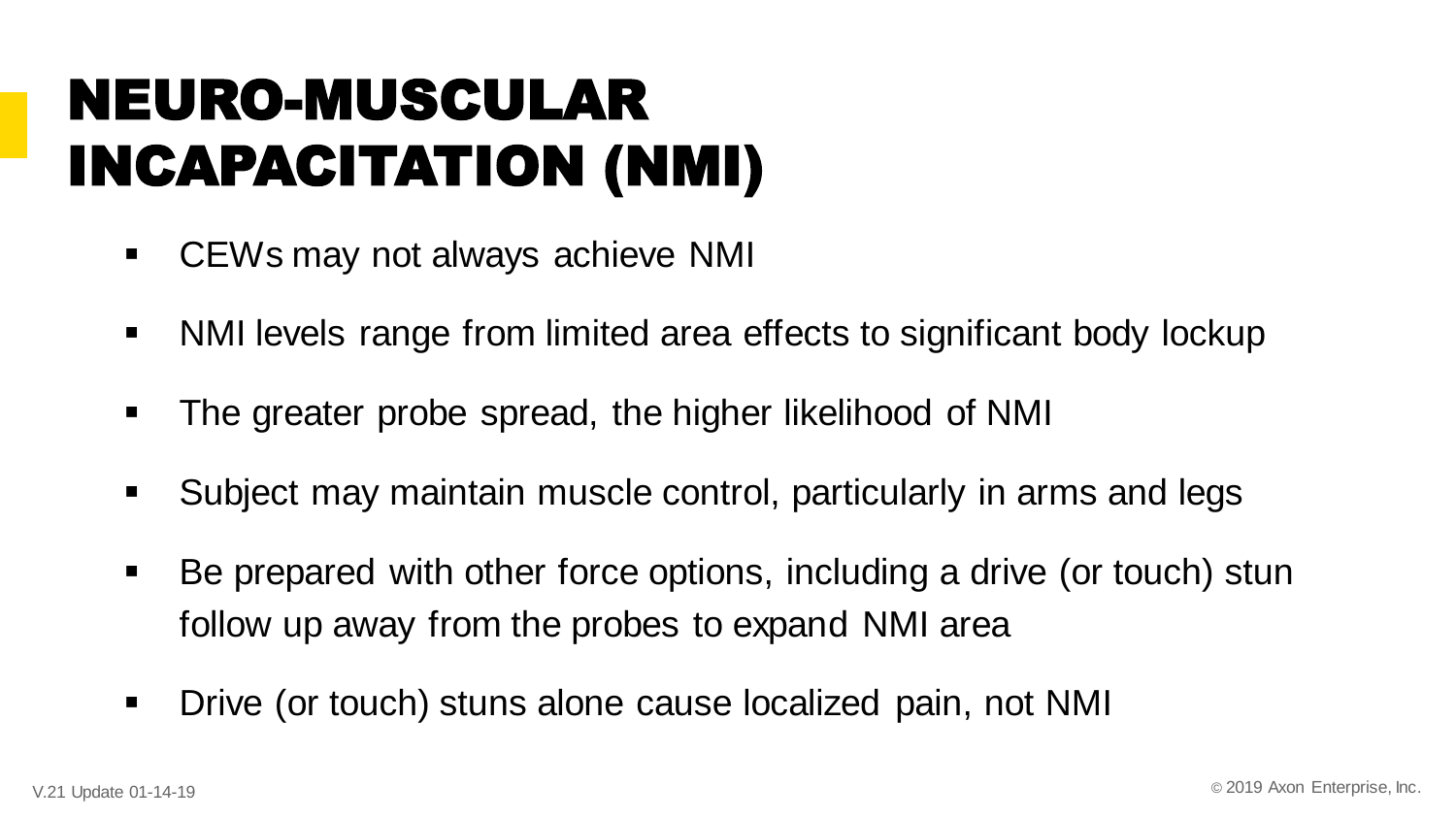### PROBE SPREAD

- Greater probe spreads generally increase effectiveness
- 12"+ spread optimal
- Probe spreads under 4" typically create pain effect only
	- ❑ Exception is close probe spreads where one probe is above the waist and one is below the waist causing loss of balance and ability to stand
- Consider deploying a second cartridge or using a 3-point drive stun if spread is insufficient to cause NMI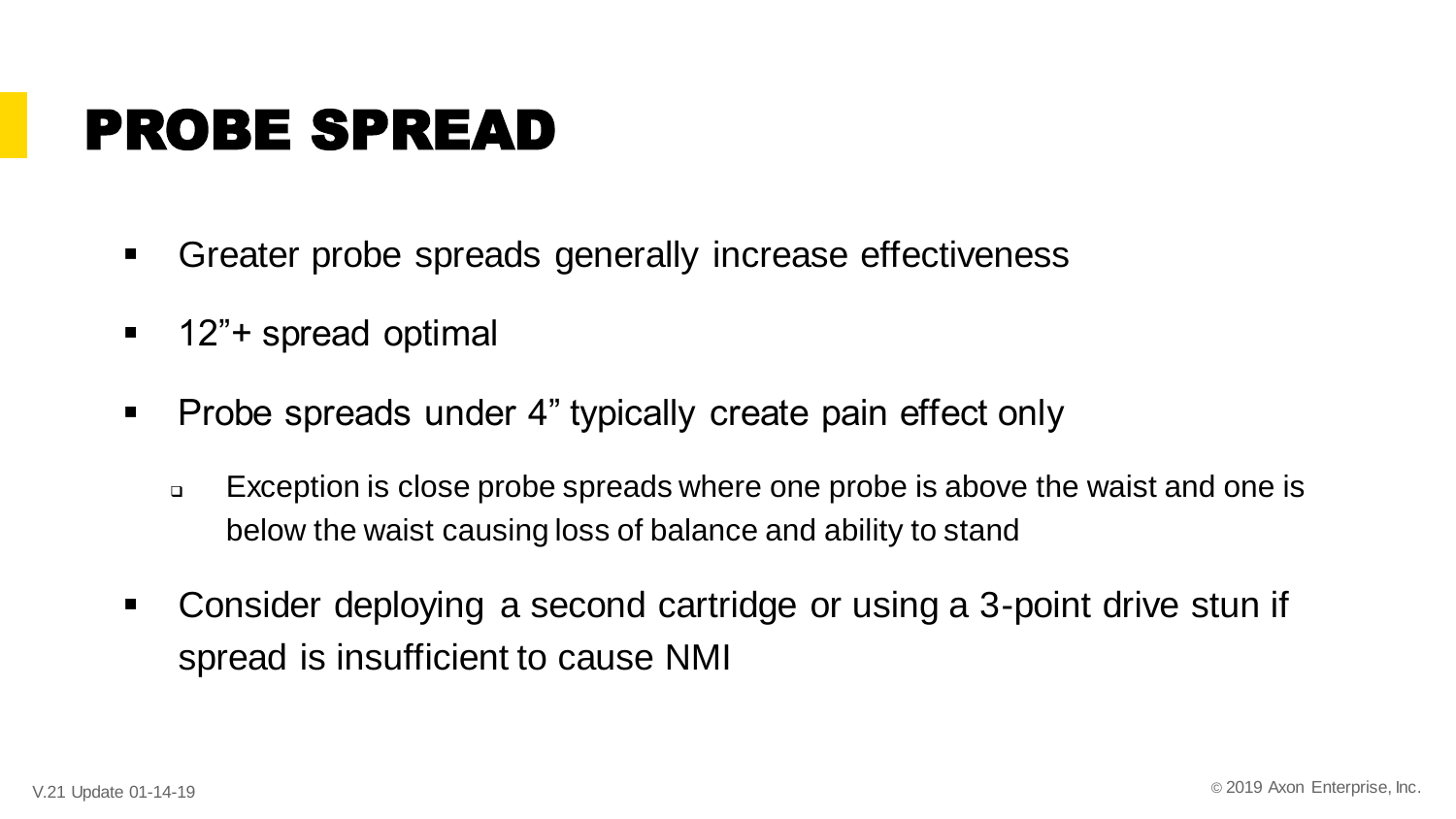# SPLIT THE BELTLINE

For close-range deployments:

Target the waist area to "split the belt line"

- **-** Affects core muscles needed for balance
- Increases officer and cardiac safety

Avoid the genitals when practicable

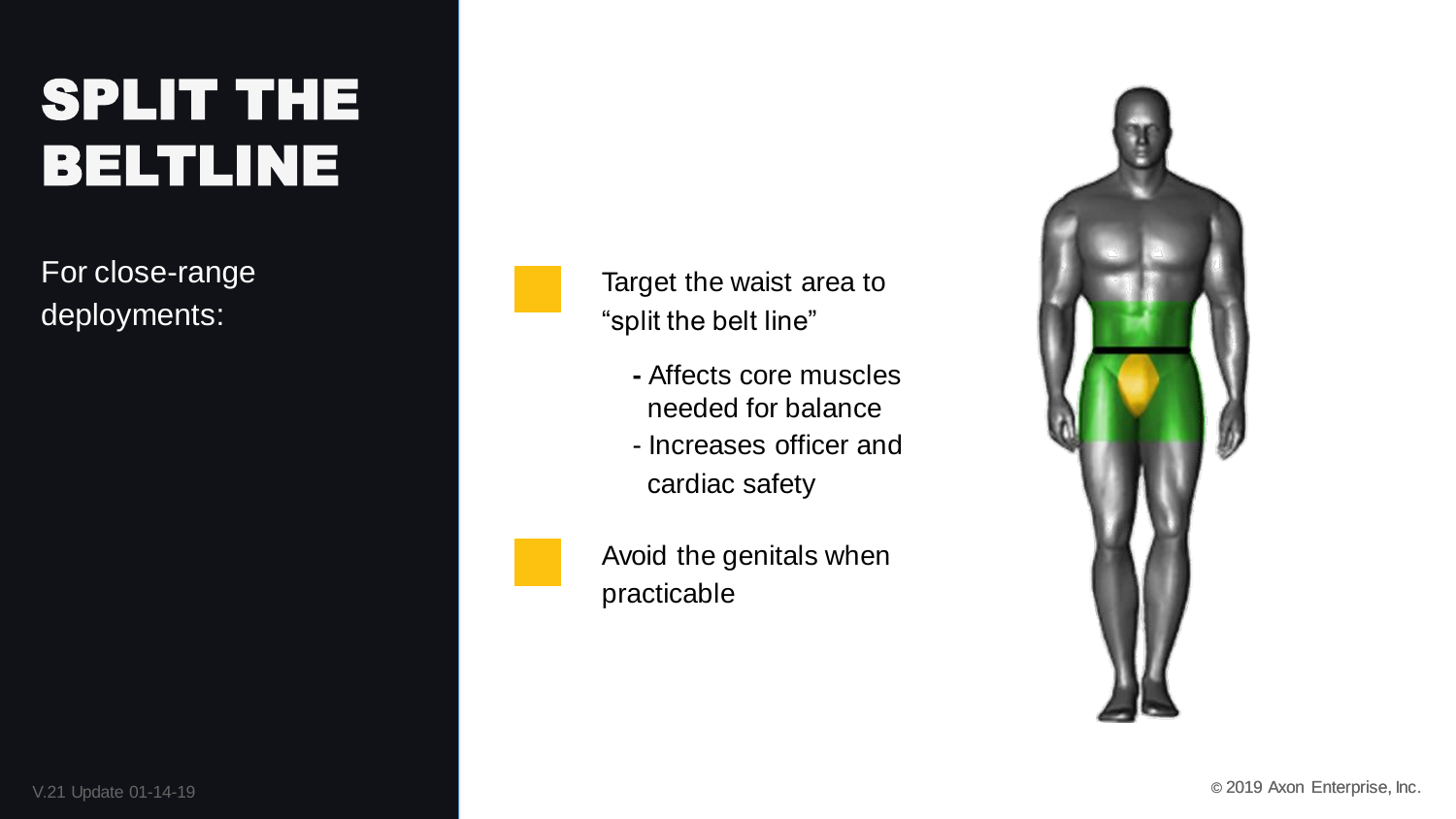### SOME CAUSES OF LIMITED CEW EFFECTIVENESS

- Miss or single dart hit
- Incomplete, broken, or intermittent circuit
- Loose or thick clothing
- Low nerve or muscle mass hit
- Obese subject
- Limited probe spread
- Wires break
- Operator error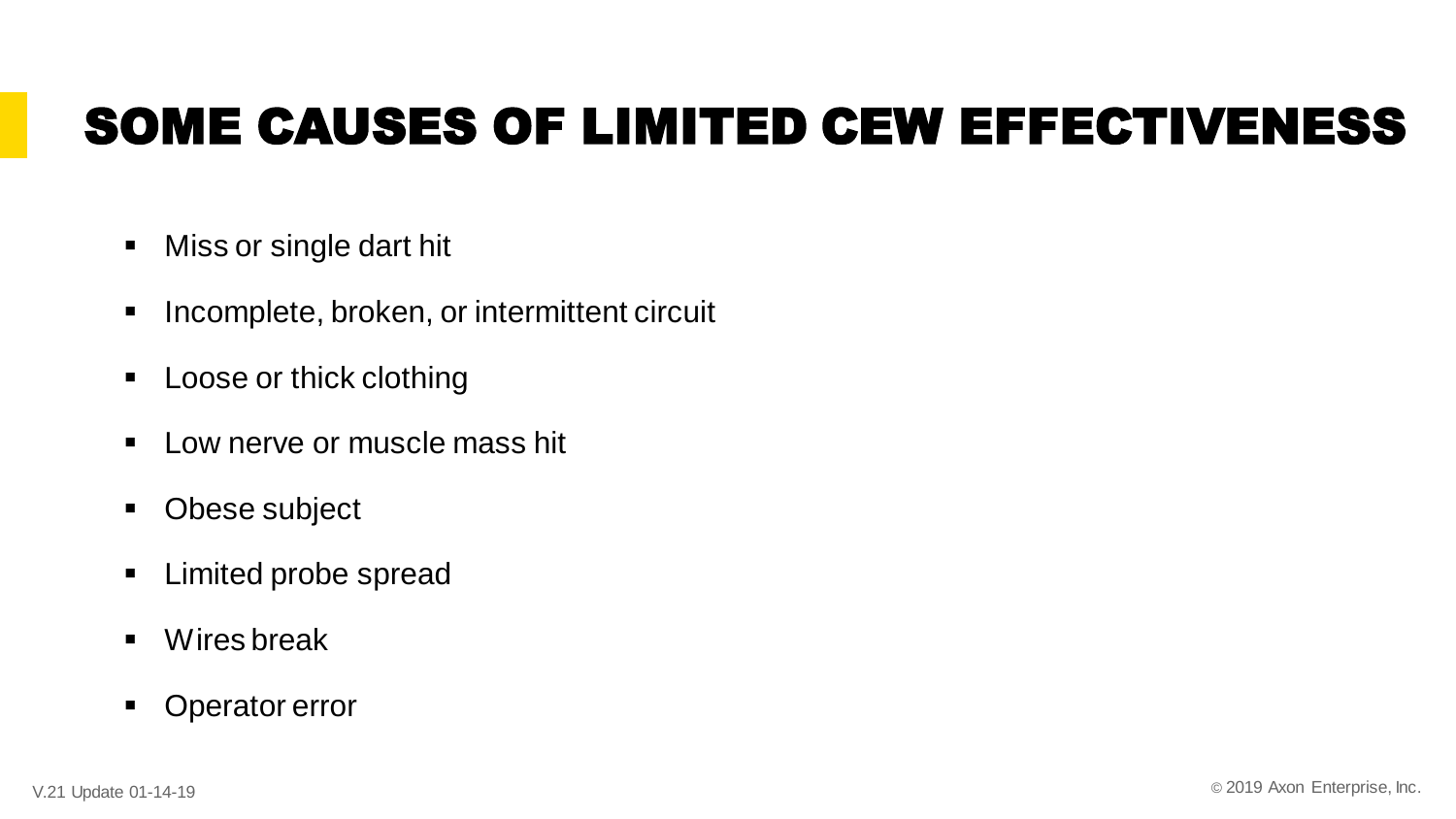# LOOK FOR CHANGES IN BEHAVIOR

- Look AND listen when evaluating the effectiveness of a CEW deployment
- Watch the subject's reaction and look for a change in behavior
- Loud arcing sound typically indicates no or intermittent connection
- **EXTERN** Intermittent arcing typically indicates a poor connection such as a clothing disconnect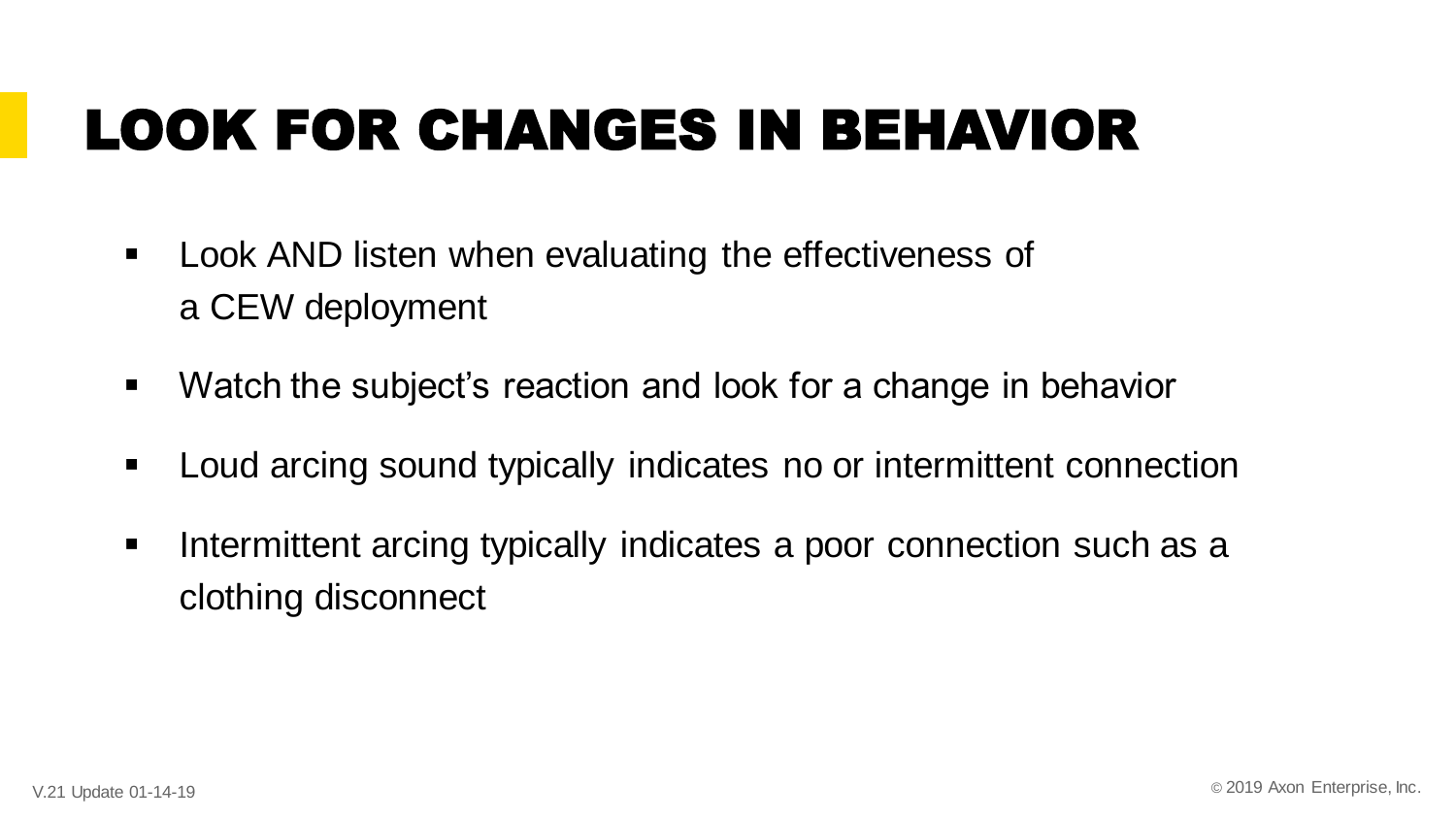# ARCING SOUNDS

If you *hear* a loud arcing noise and *see* no change in subject behavior, *think* bad connection

Reload (X26/X26P) and target different area or 3-point drive stun follow-up with cartridge still attached

For X2 and TASER 7 deploy second cartridge

Consider using other force options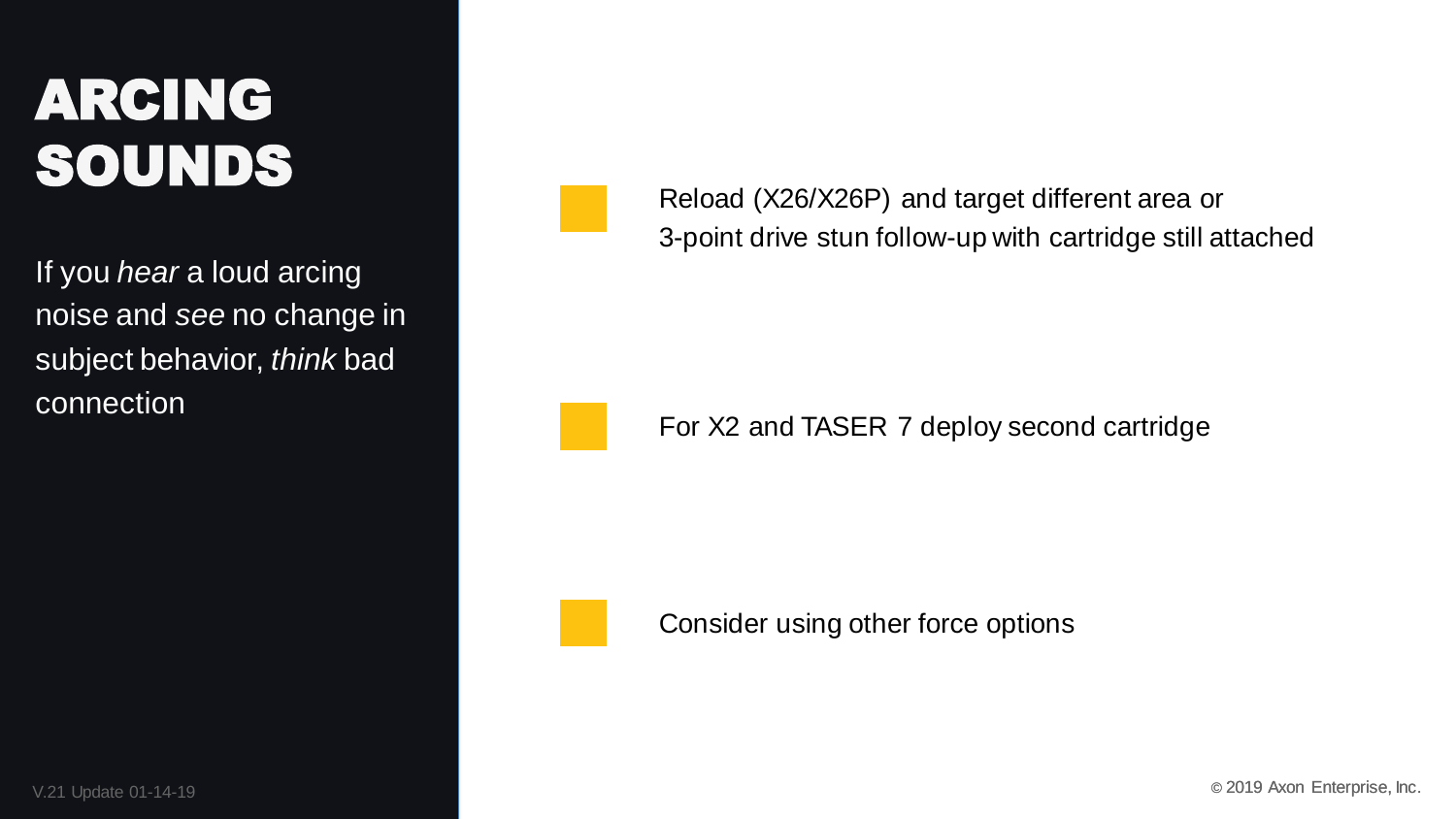# TACTICAL CONSIDERATIONS

- Avoid TASER CEW over-dependence
- Have reasonable and appropriate force options available
- Consider cover and distance tactics

#### **When practicable:**

- ❑ Have at least one back-up officer present to control/cuff under power
- ❑ Optimize choice of landing zone
- ❑ Deploy to back (rather than front)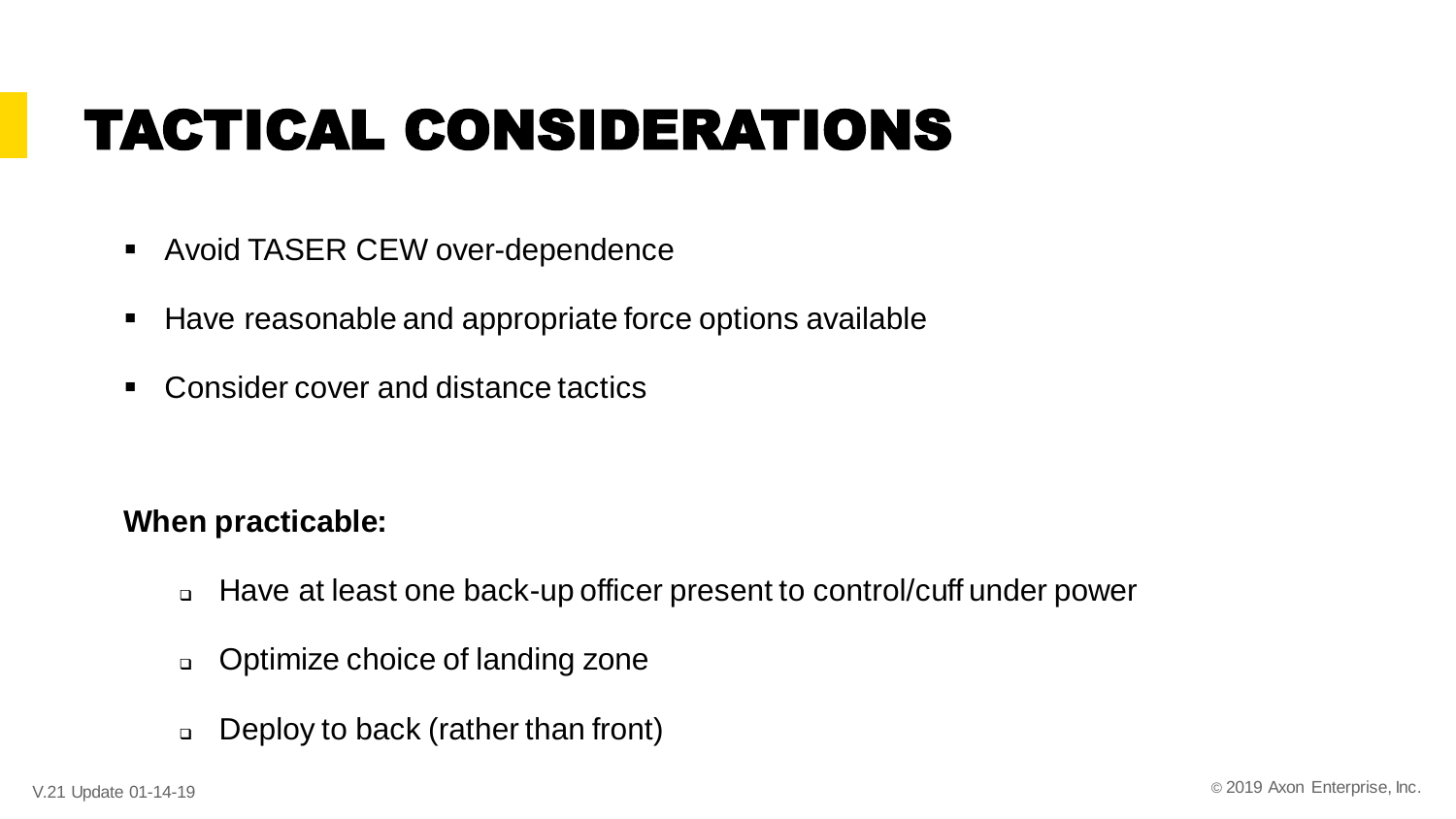## TACTICAL CONTINGENCIES

- CEW may have limited or no effect
- No weapon system will operate or be effective all the time
- A CEW or cartridge may not fire
- Do not attempt to reuse a "dud" cartridge and carry a spare cartridge if possible per department policy
- Be prepared to transition to other force options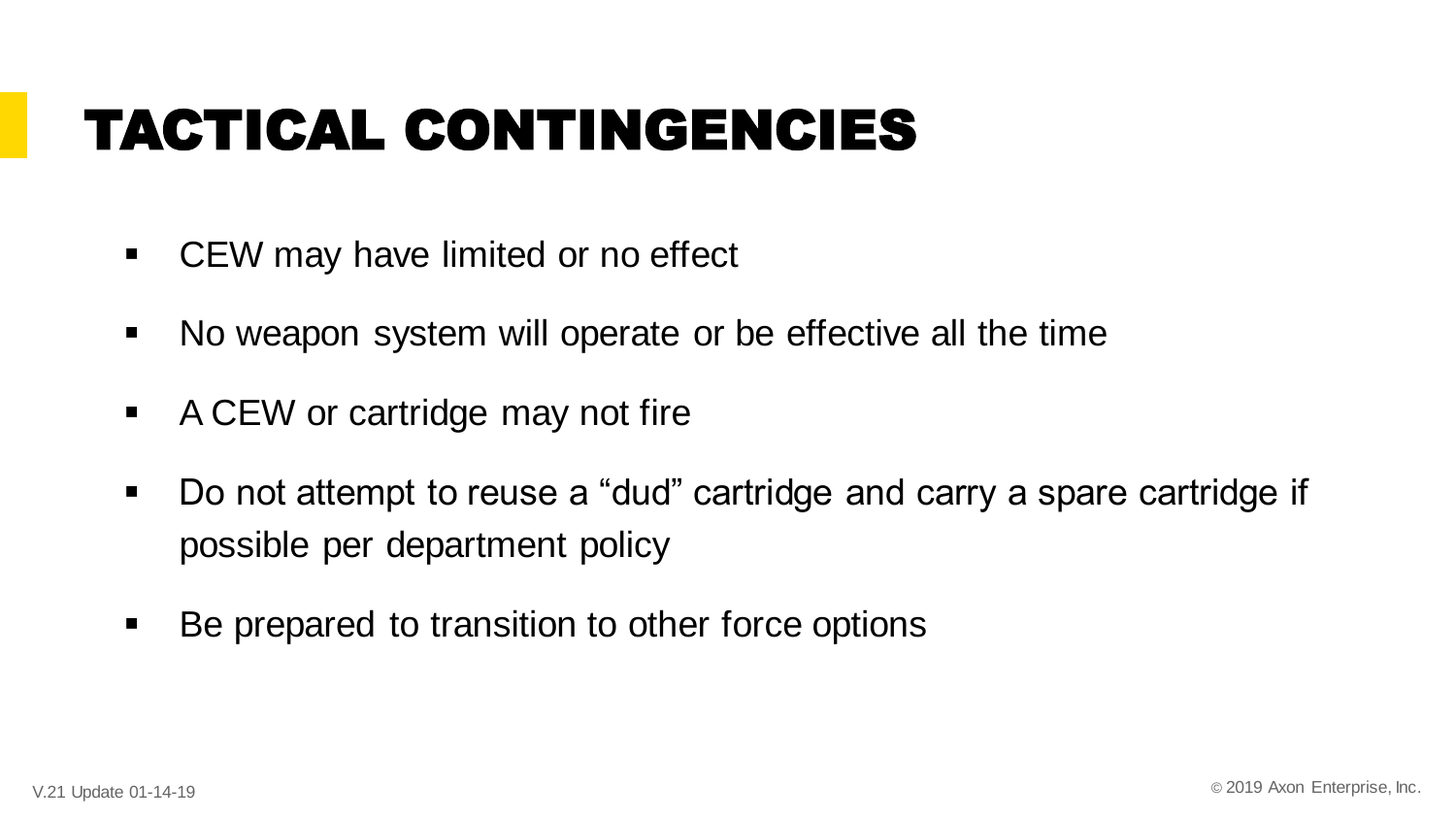# BE CAREFUL OF DISTRACTIONS

- Officers have been accused of using excessive CEW exposures due to stress or distractions, including nearby family members, bystanders, and incident witnesses
- Distraction or situational stress may result in electrical discharge of unintended duration if the officer inadvertently holds the trigger down
- Be alert to and avoid potential distractions that may result in extended exposures or unintentional additional applications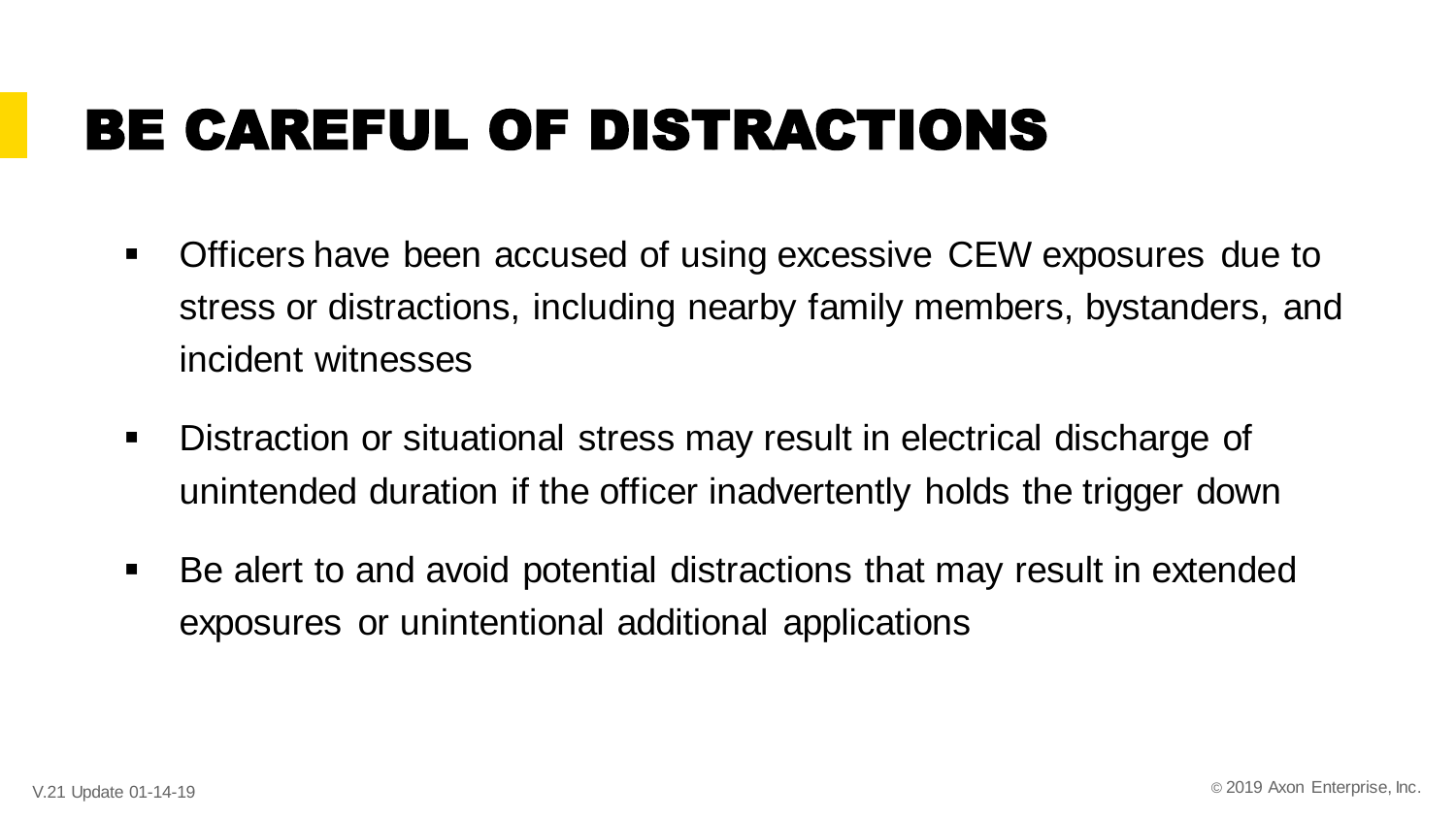# CONTROLLING/CUFFING UNDER POWER

- Use each 5-second CEW cycle as a "window of opportunity" to establish control/cuff while subject is affected
- You can go hands on with the subject during the 5-second cycle without getting shocked
	- ❑ Do not place hands on or between probes
	- □ Do not touch wires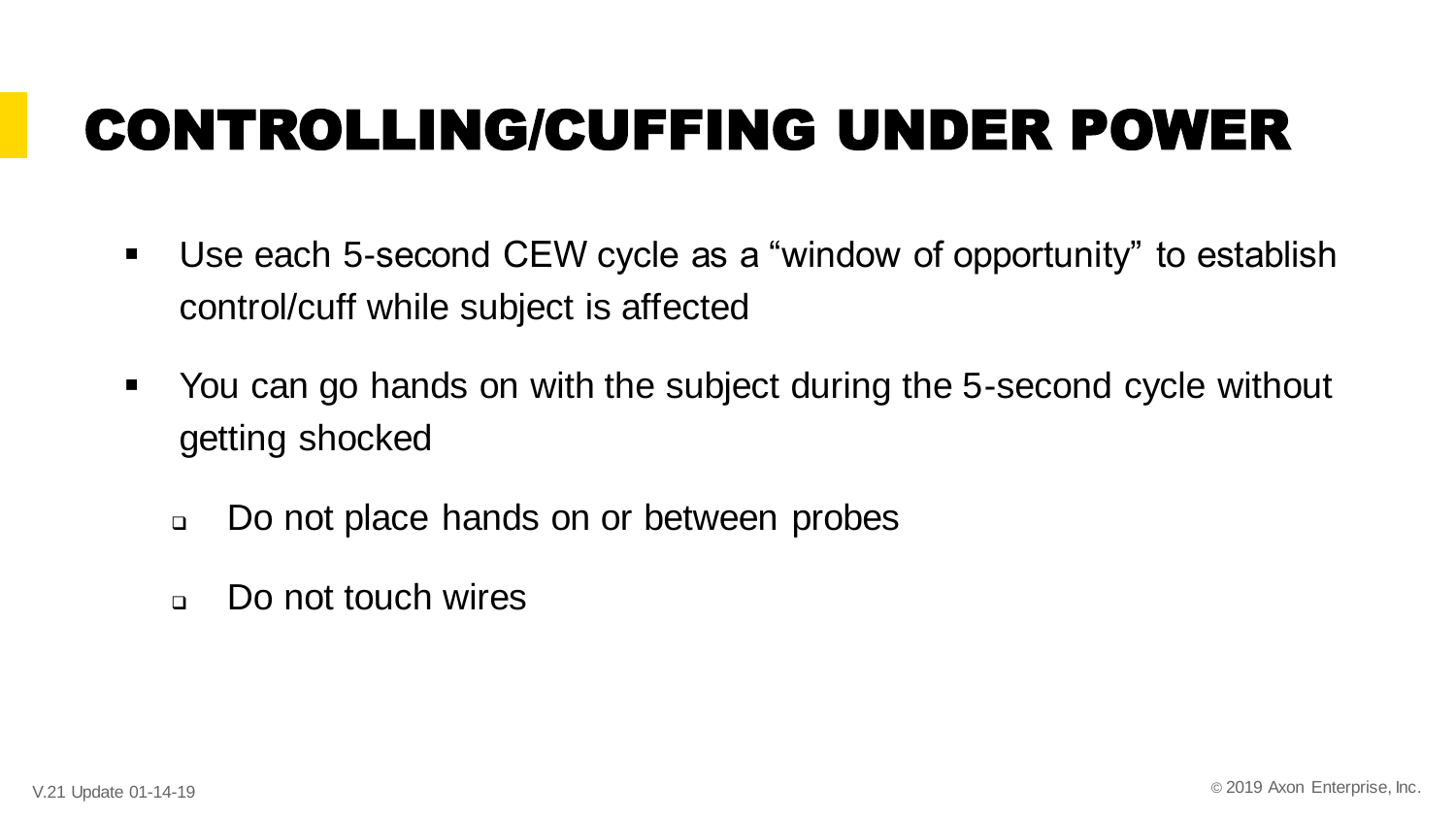## TACTICAL CONSIDERATIONS

- Be aware of the maximum range of your cartridges
- Keep sufficient slack in the wires
- Move with the subject if they start to roll
- Failure to do so may result in wire breakage or probe disconnect causing loss of CEW contact with the subject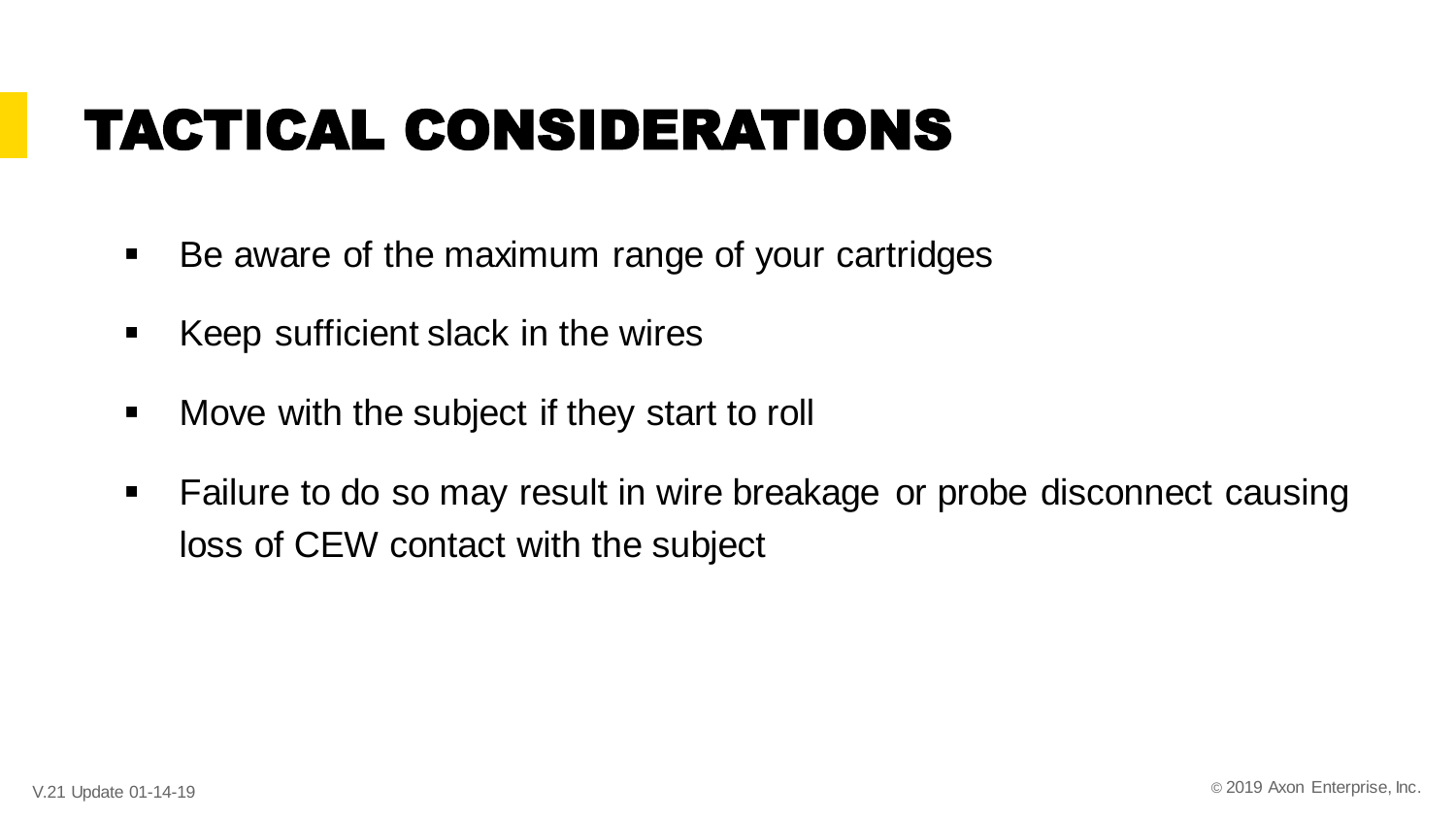#### Hand out CEW Study Aid



January 9, 2019 (Axon, 'Protect Life,' TASER, and <sup>7</sup>) are trademarks of Axon Enterprise, Inc., some of which are registered in the US and other countries. All rights reserved. © 2019 Axon Enterprise, Inc.)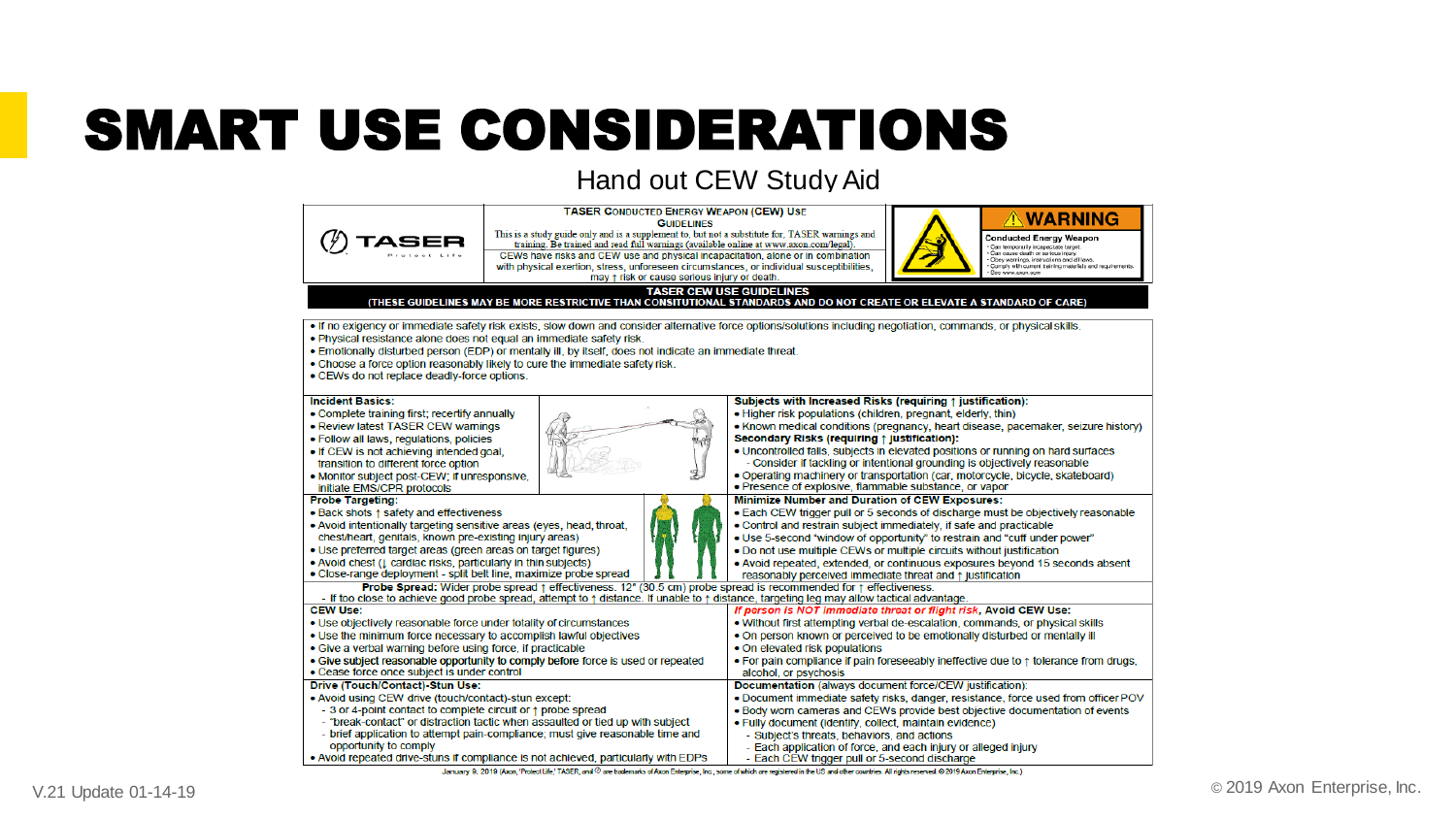When objectively reasonable and as practicable

If no exigency or immediate safety risk exists, slow down and consider alternative force options/solutions including negotiation, commands, or physical skills

Do not immediately resort to CEW

Physical resistance or mental illness alone does not indicate immediate threat

V.21 Update 01-14-19 **Case Contract Contract Contract Contract Contract Contract Contract Contract Contract Contract Contract Contract Contract Contract Contract Contract Contract Contract Contract Contract Contract Contra**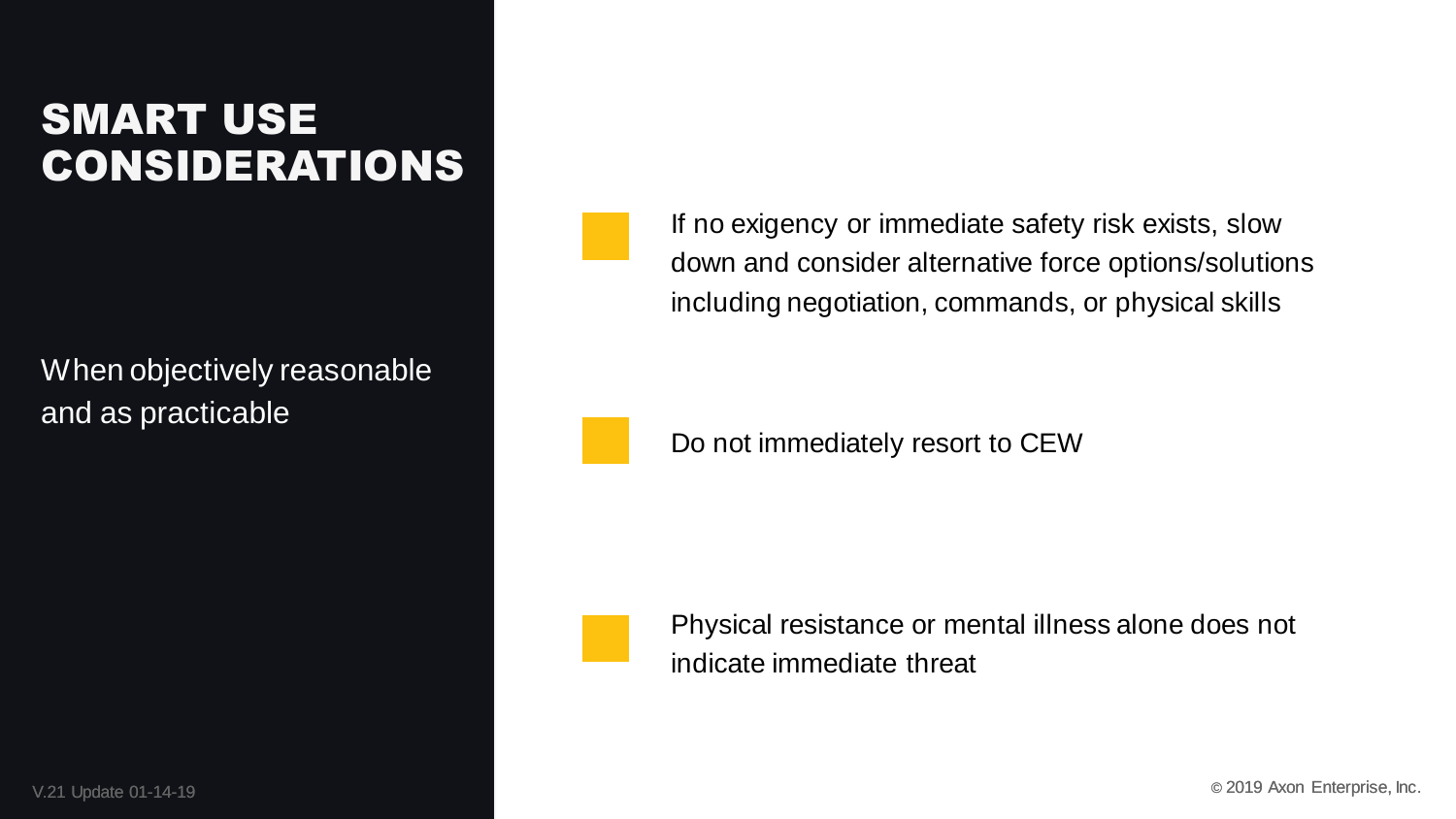When objectively reasonable and as practicable

Choose a force option reasonably likely to cure the immediate safety risk

Use the minimum force necessary to accomplish lawful objectives

Give a verbal warning before the use of force



Give subjects a reasonable opportunity to comply before force is used or repeated



Immediately cease any force once a subject is under control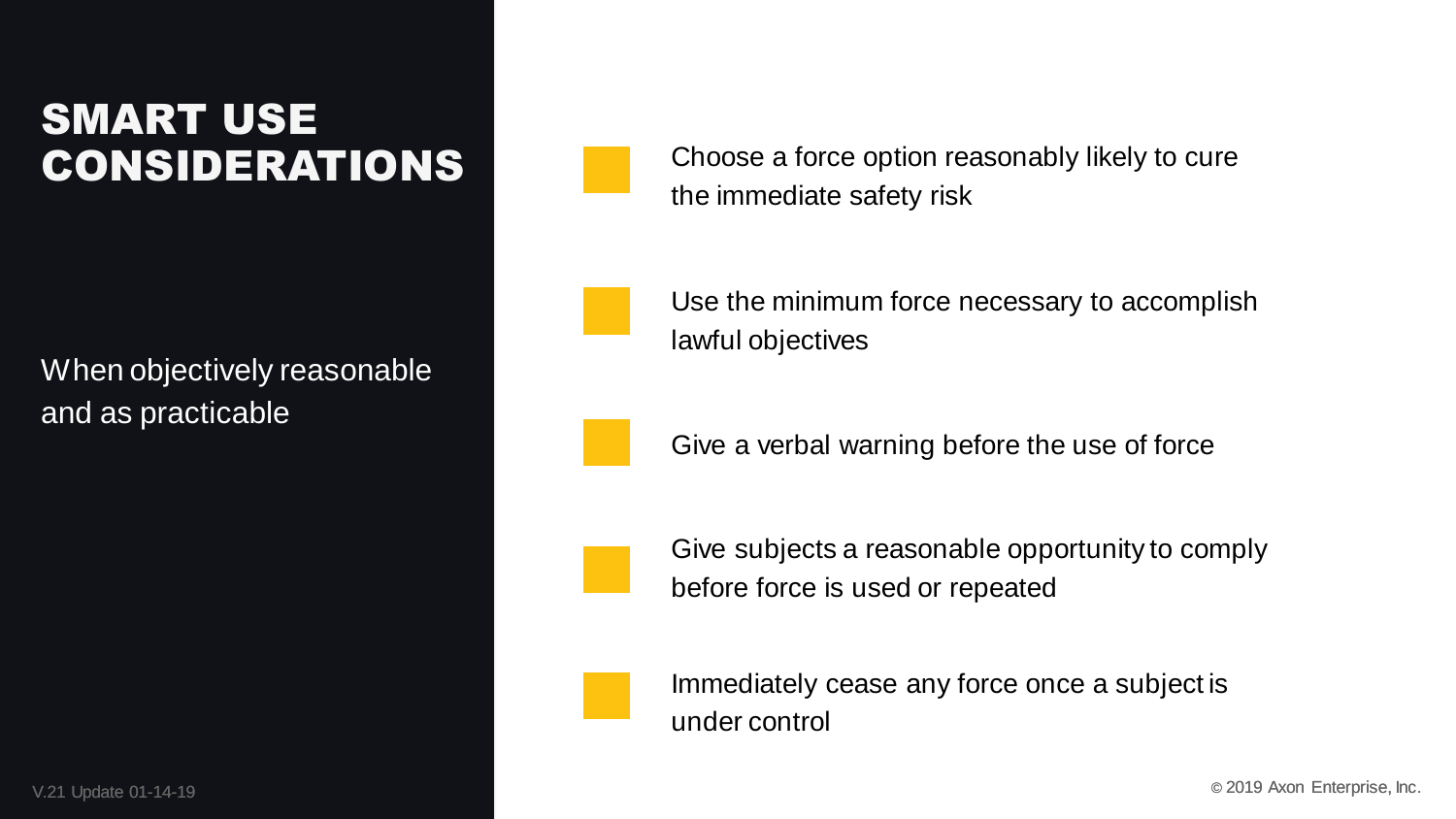When objectively reasonable and as practicable

#### **Use CEW within:**

- ❑ The law
- ❑ Department policy and training

#### **Do not use CEW for:**

- ❑ Verbal defiance
- ❑ Belligerence
- ❑ Punishment
- ❑ Horse play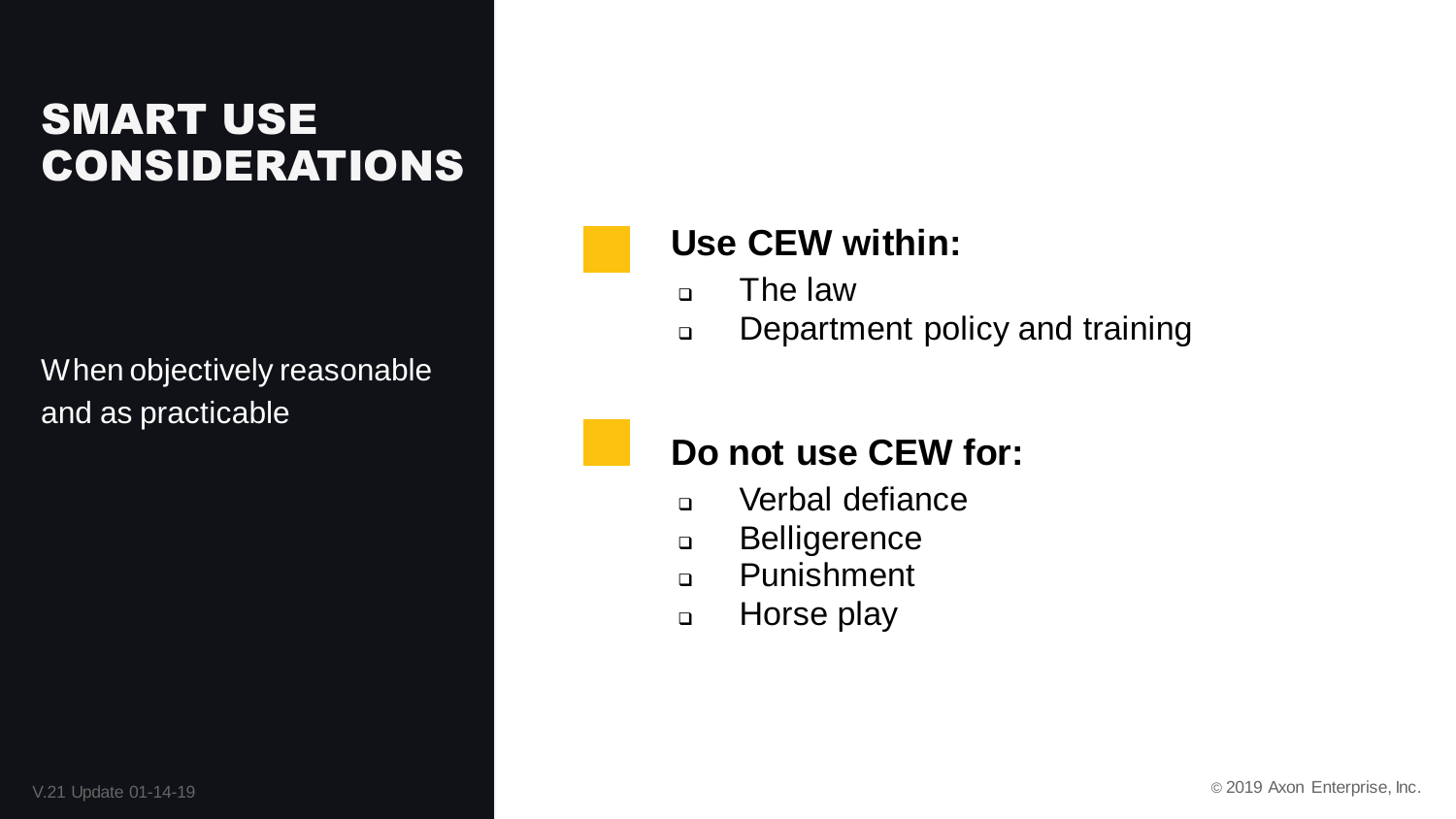### Different Use of Force Standards May Apply

- Uses of force by law enforcement officers attempting to effect an arrest are governed by the 4<sup>th</sup> Amendment
- Different federal standards apply to uses of force on pretrial detainees and convicted prisoners
- Additionally, the laws of your state may be more restrictive than federal standards
- It is important that you research and know all use of force standards applicable to you given your jurisdiction and position
- **· This training version does not cover applicable standards under** international law. If you are outside of the United States, please research those standards in your country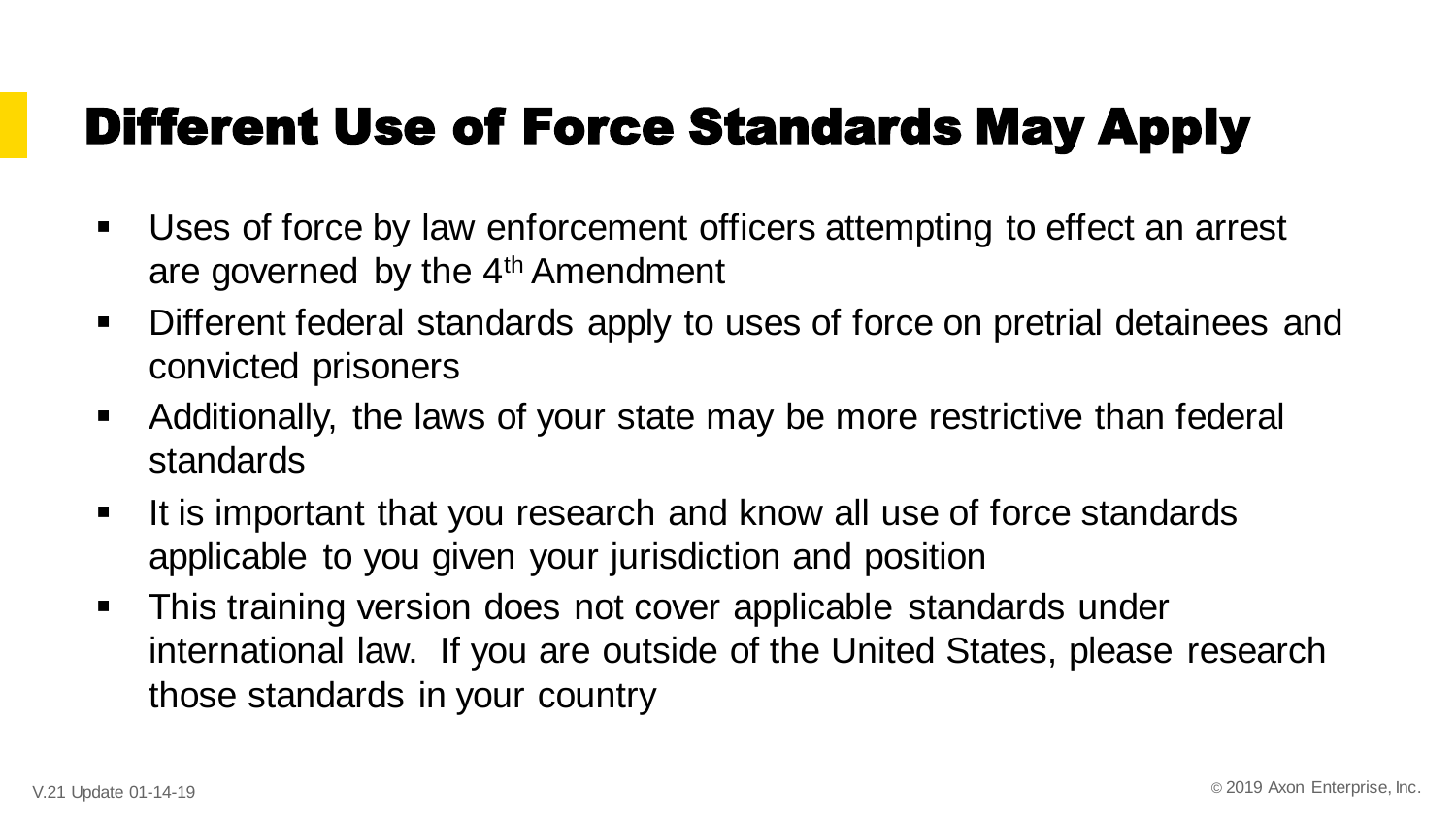### 4th Amendment Standard

- When effecting an arresting, all officers must comply with the 4th Amendment when using TASER CEWs
- It is up to your agency to set its own policies for the use of TASER CEWs, which may be more restrictive than the Fourth Amendment standard
- TASER provides Smart Use Considerations for the use of TASER CEWs, but does not set the standard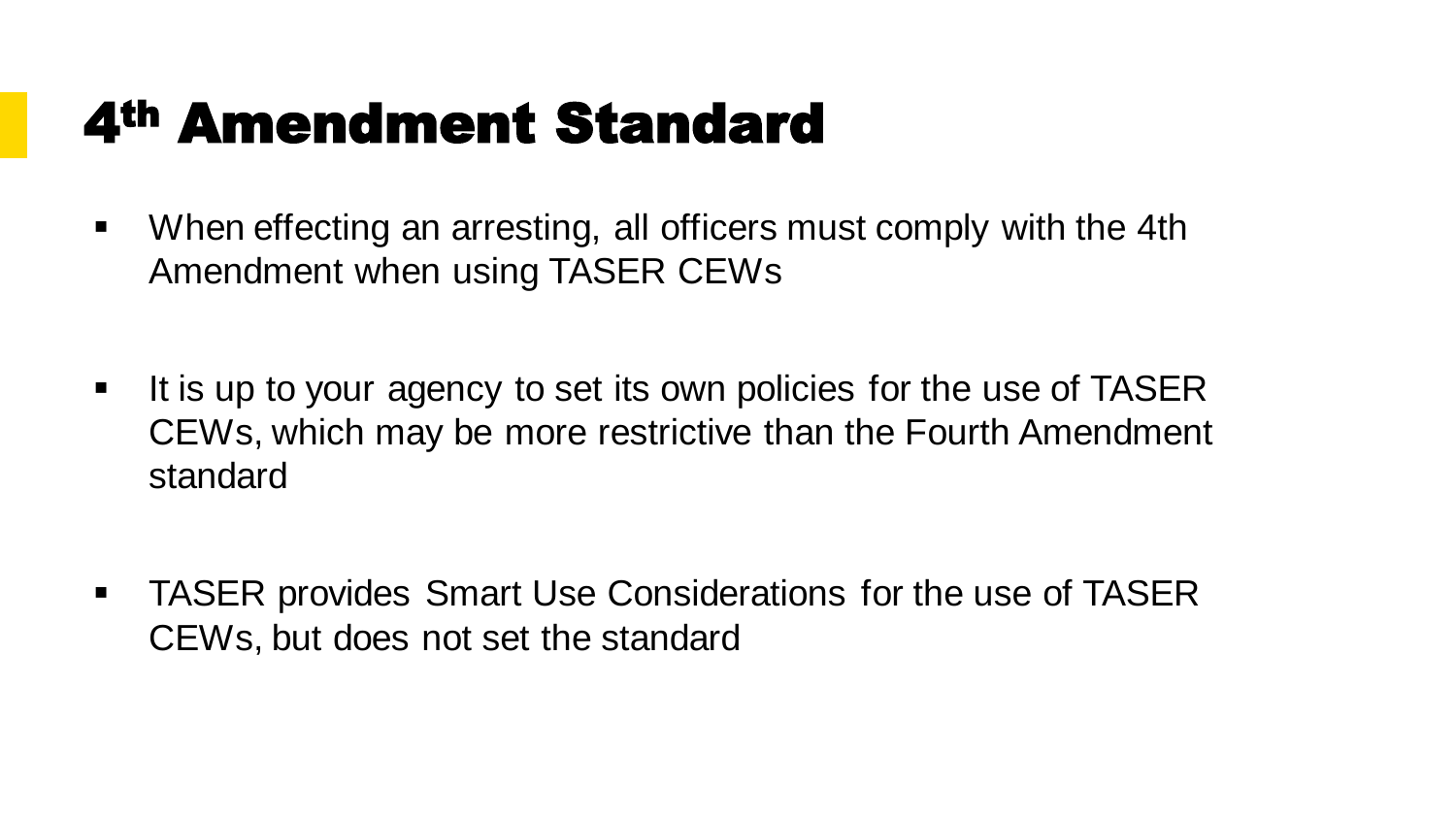### 4th Amendment Standard

#### *Graham v. Connor,* **490 U.S. 386 (1989)**

Officer's force must be objectively reasonable under the totality of circumstances as reasonably perceived by the officer at the moment the force is used

#### **3 Main Factors:**

- ❑ The severity of the crime at issue
- ❑ Whether the suspect poses an immediate threat to the safety of the officers or others
- ❑ Whether subject is actively resisting arrest or attempting to evade arrest by flight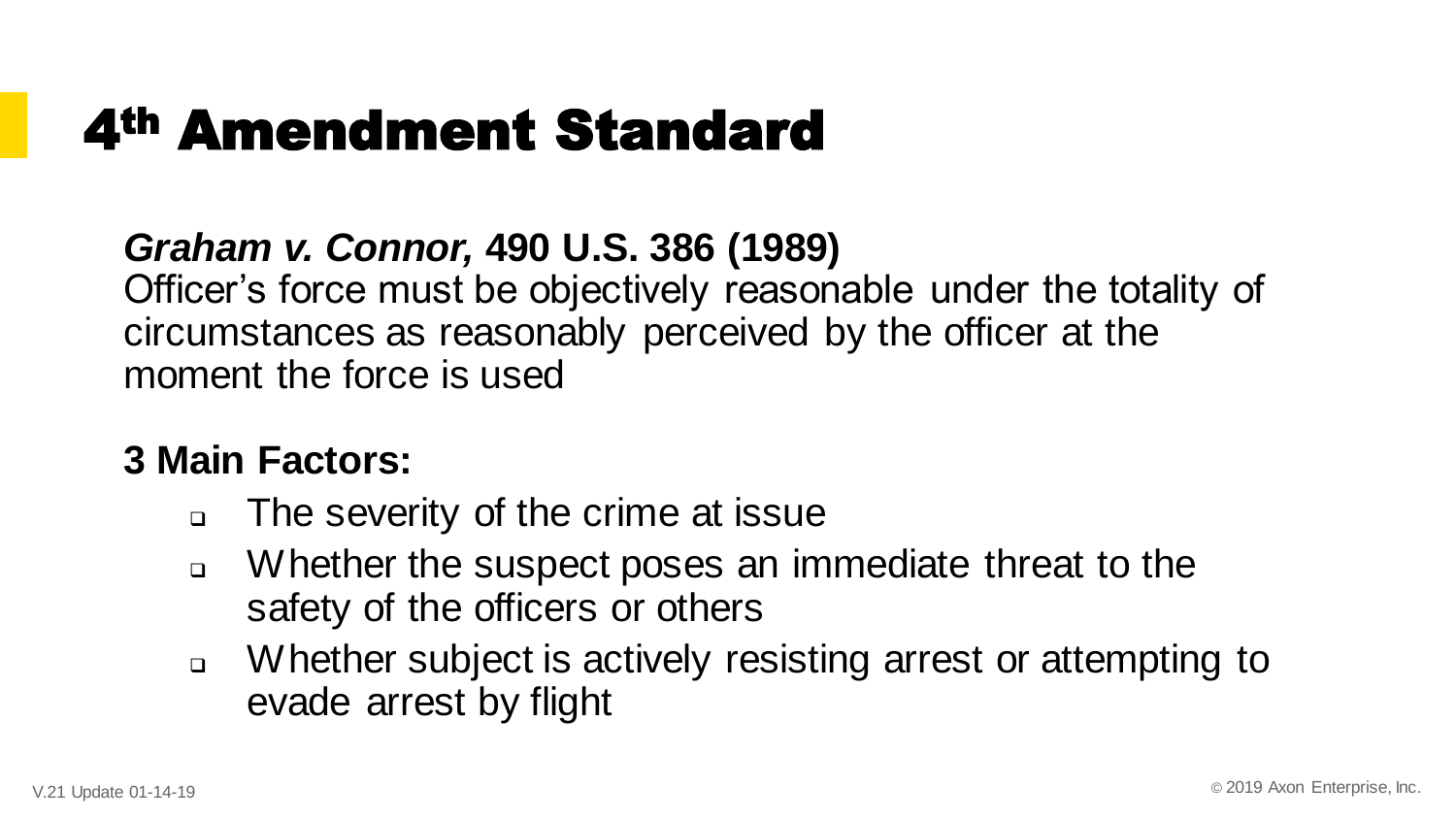#### USE OF FORCE ON PRETRIAL DETAINEES (DETAINED BUT NOT CONVICTED)

- Analyzed under the 14th Amendment Due Process Clause
- **Kingsley v. Hendrickson, 576 U.S. \_\_\_, 135 S.Ct. 2466 (2015):**  the use of force must be objectively reasonable, while considering legitimate interest to manage detention facility and maintain order, discipline and institutional security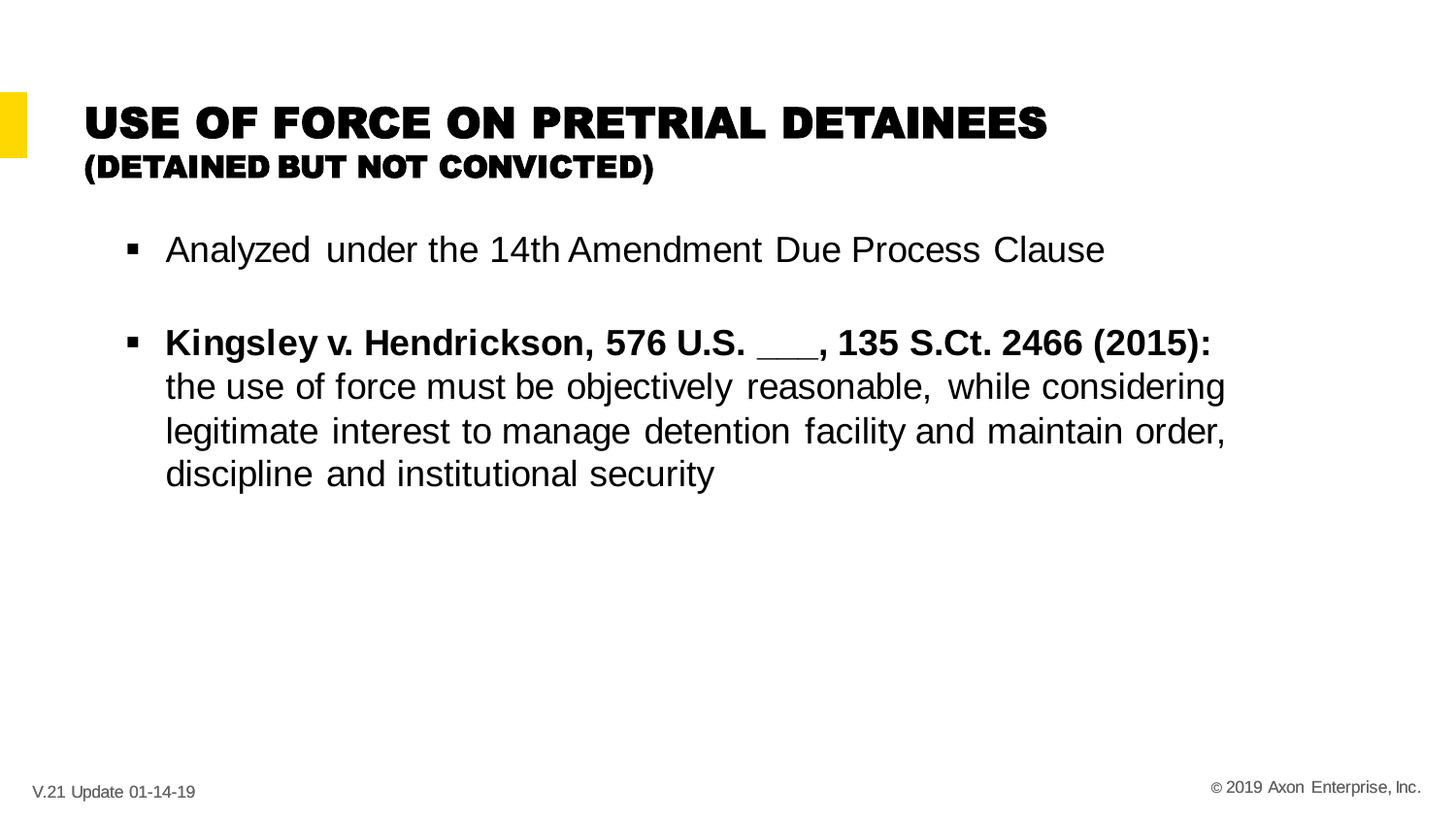#### USE OF FORCE ON PRETRIAL DETAINEES (DETAINED BUT NOT CONVICTED)

**Factors to consider:**<br>Example:<br>The Update 01-14-19

Relationship between the need for use of force and the amount of force used

Extent of plaintiff's injury



Extent of plaintiff's injury



Effort made to temper or limit amount of force



Severity of the security problem at issue



Threat reasonably perceived by the officer



Whether plaintiff was actively resisting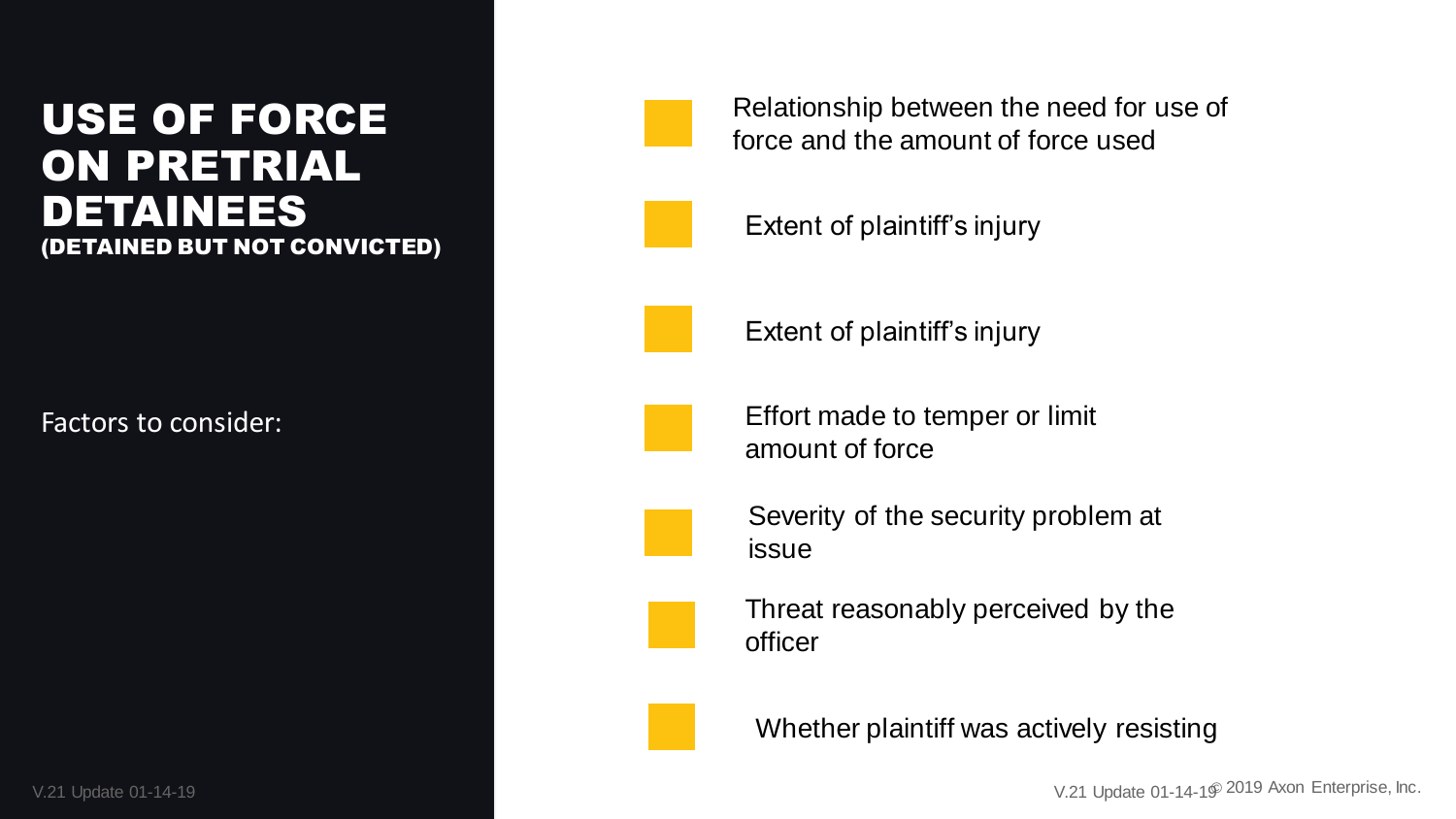# USE OF FORCE ON CONVICTED PRISONERS

- Analyzed under the 8th Amendment's prohibition against cruel and unusual punishment
- **Whitley v. Albers, 475 U.S. 312 (1986):**

A use of force is unlawful if it amounts to an unnecessary and wanton infliction of pain – "whether force was applied in a good faith effort to maintain or restore discipline, or maliciously and sadistically for the very purpose of causing harm."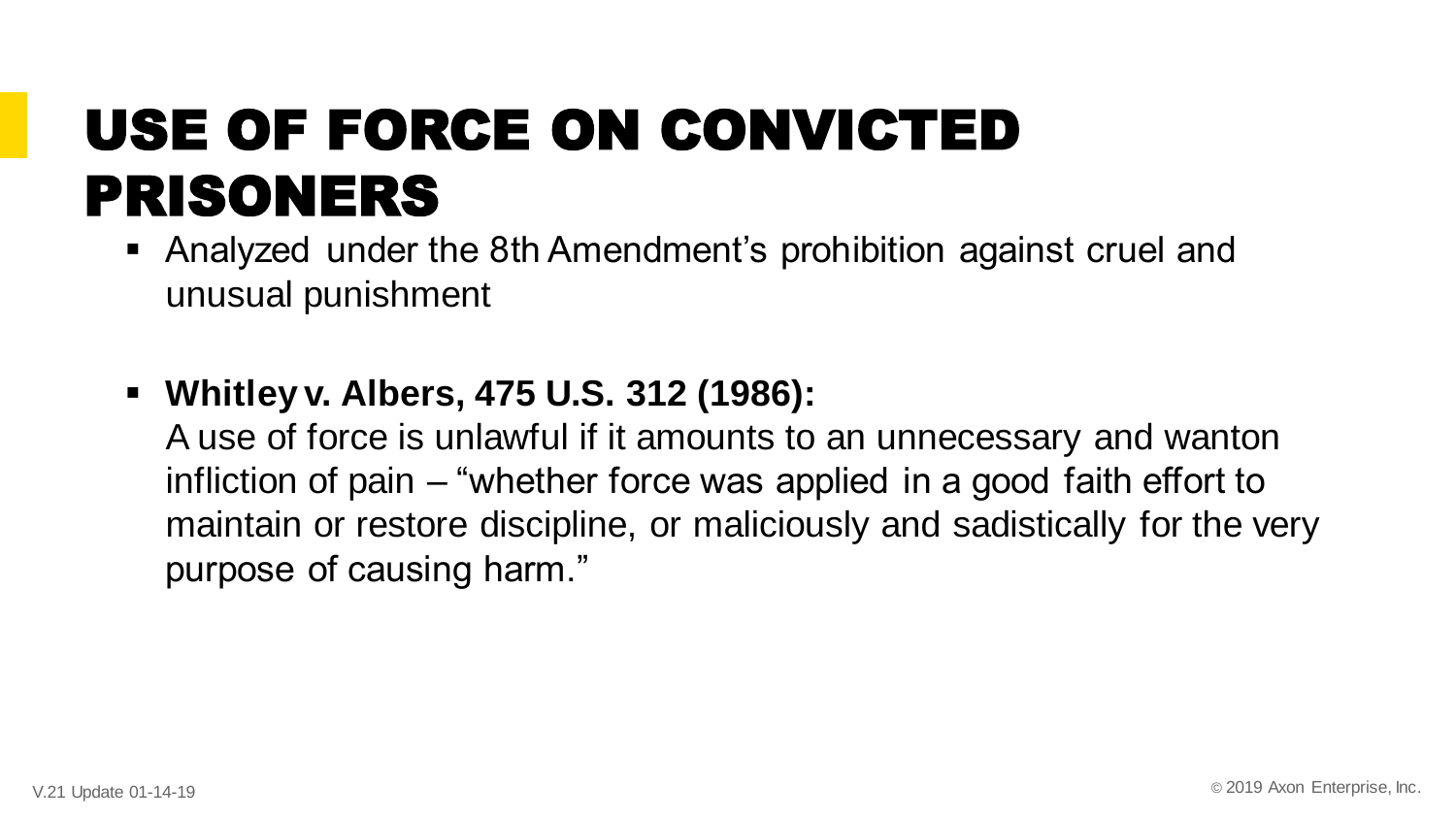# USE OF FORCE OF CONVICTED PRISONERS

**Factors to consider:**

- ❑ Relationship between the need for use of force and the amount of force used
- ❑ Extent of plaintiff's injury
- ❑ Extent of threat to safety of staff and inmates, as reasonably perceived by officials
- ❑ Effort made to temper or limit amount of force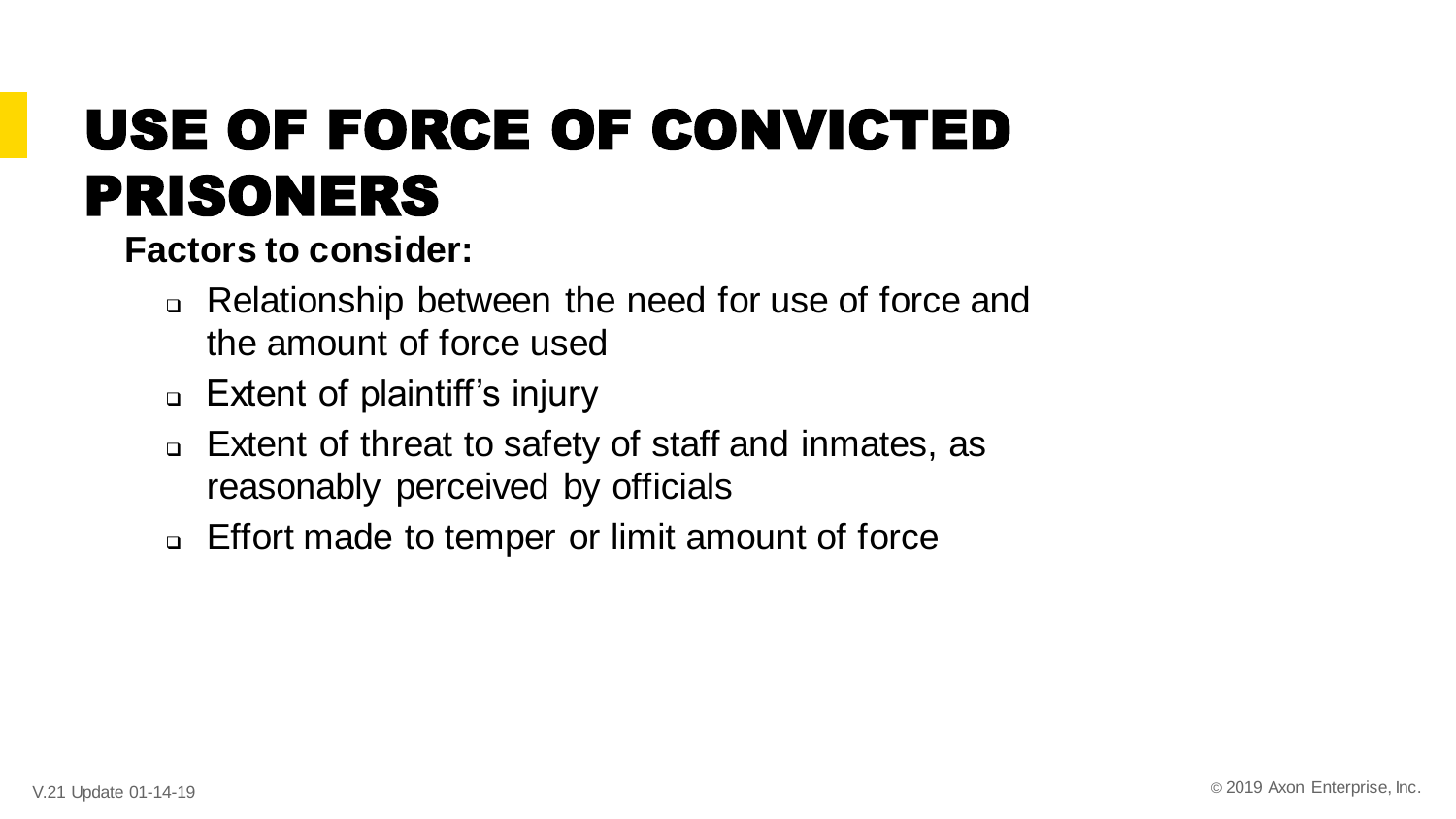When objectively reasonable and as practicable

Be able to justify every CEW trigger pull or 5-seconds of discharge under the specific circumstances presented

Avoid repeated or continuous CEW exposures unless necessary to counter immediate threat

Avoid using CEW on vulnerable or higher risk populations (e.g. small children, elderly, pregnant) unless necessary to counter immediate threat

Monitor subject post-CEW use. As with any use of force, if subject is unresponsive, initiate EMS/CPR protocols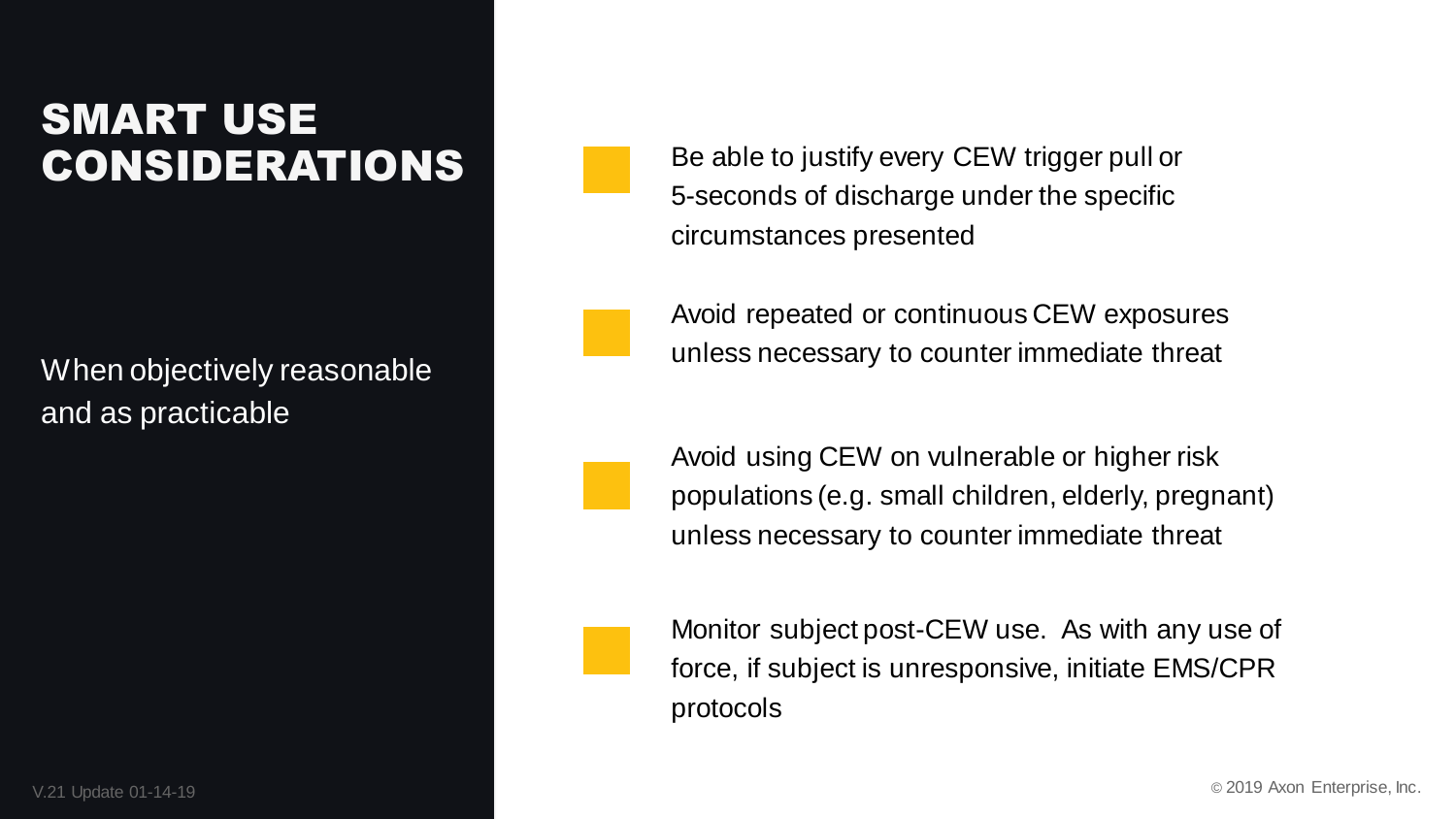When objectively reasonable and as practicable

#### **Avoid using CEW drive stuns** *except***:**

- ❑ 3 or 4-point contact to complete circuit or increase probe spread
- ❑ "break-contact" or distraction tactic to create reactionary distance
- ❑ brief application to attempt pain compliance

Do not repeat drive stuns if compliance not achieved

Do not use drive stuns if pain is unlikely to gain compliance due to mind-body disconnect (psychotic episode) or increased pain tolerance (drugs/alcohol)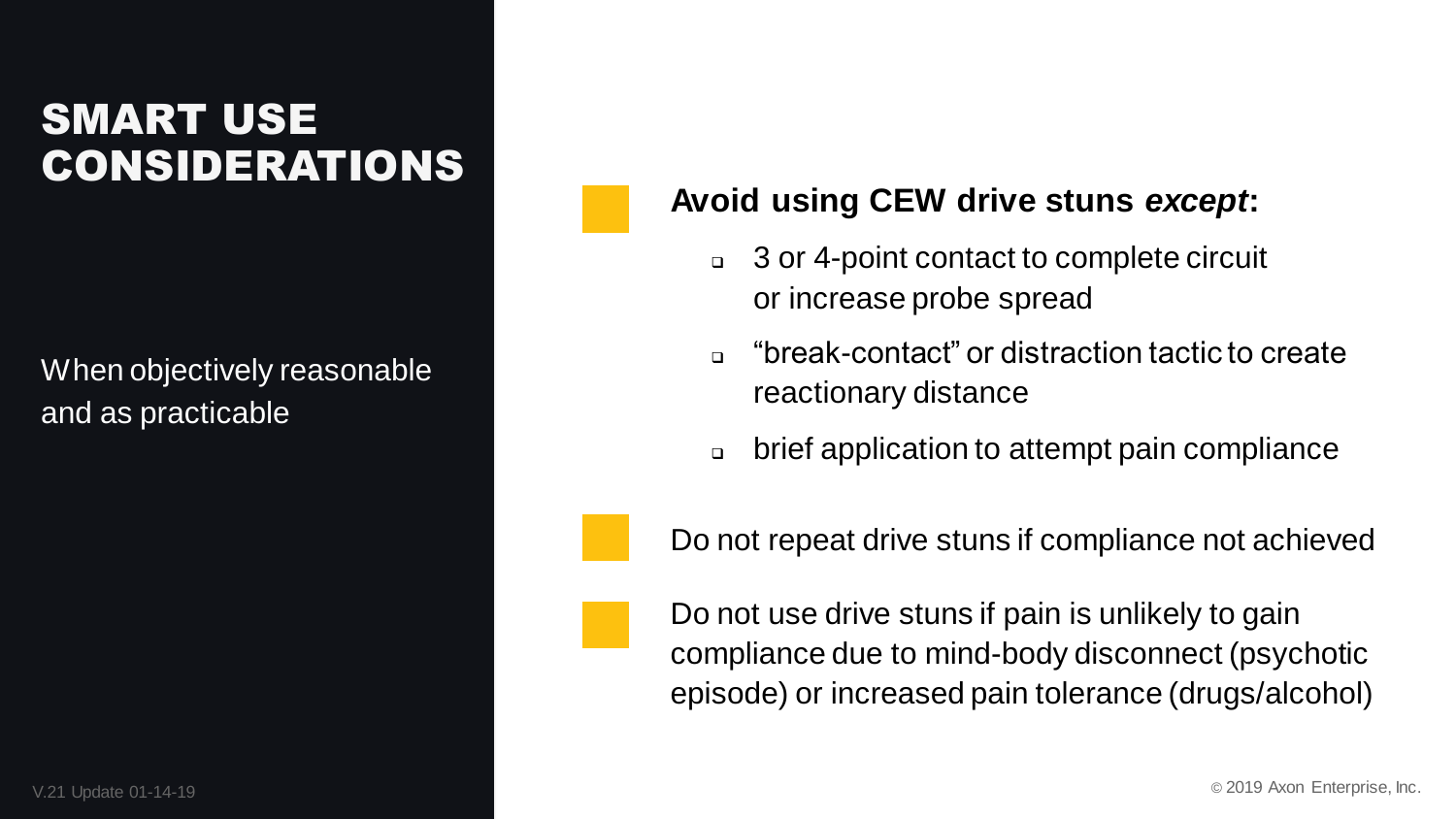# CEW MEDICAL/RISKS OVERVIEW

- **EXECUTE:** Higher risk populations
- **·** Injuries from falls
- **EXP** Increased injury risk examples
- **Exammability Risks**
- Cardiac Risks
- Physiologic/Metabolic Effects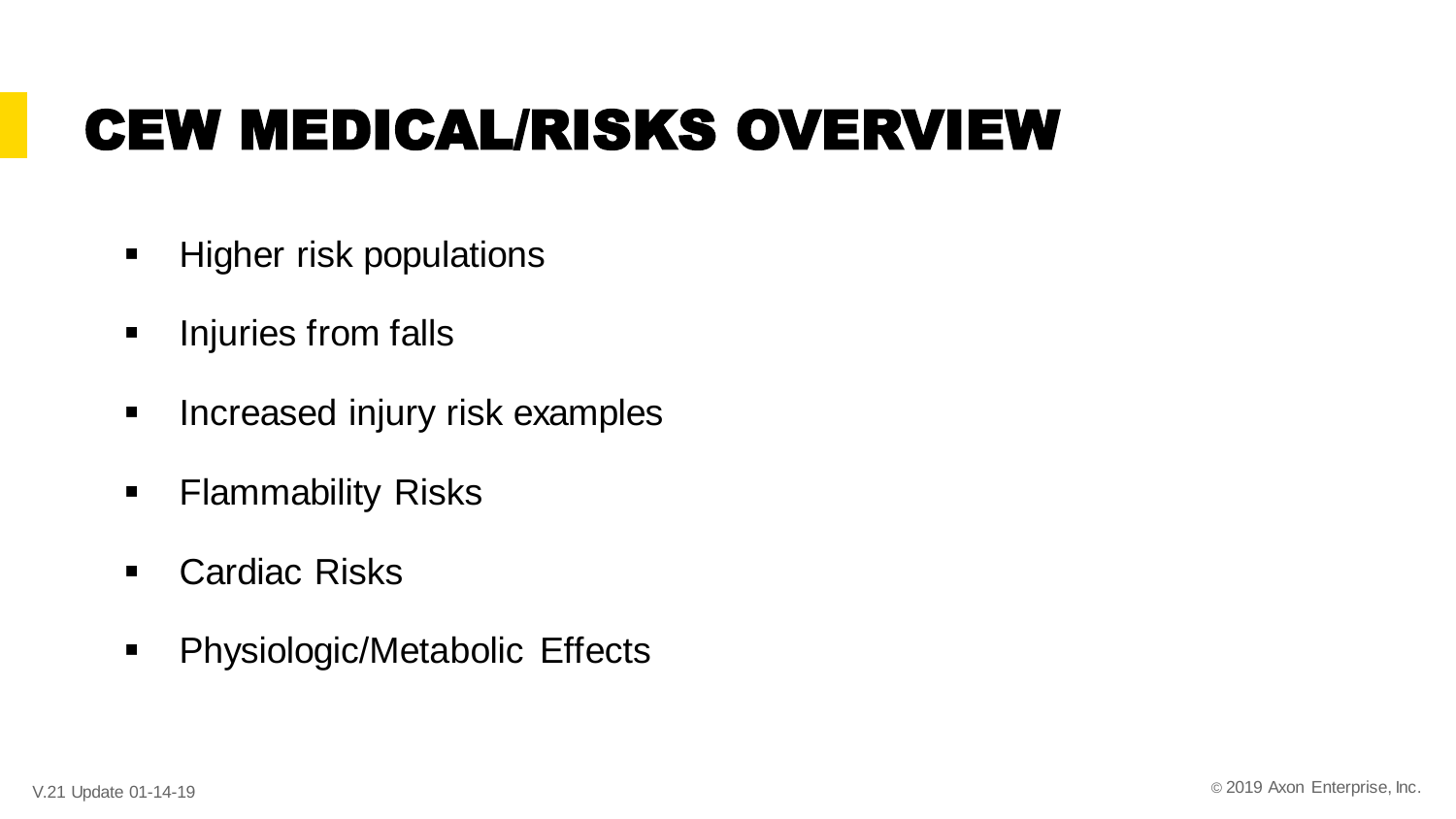### HIGHER RISK POLULATIONS



**CEW use on these individuals could increase the risk of death or serious injury**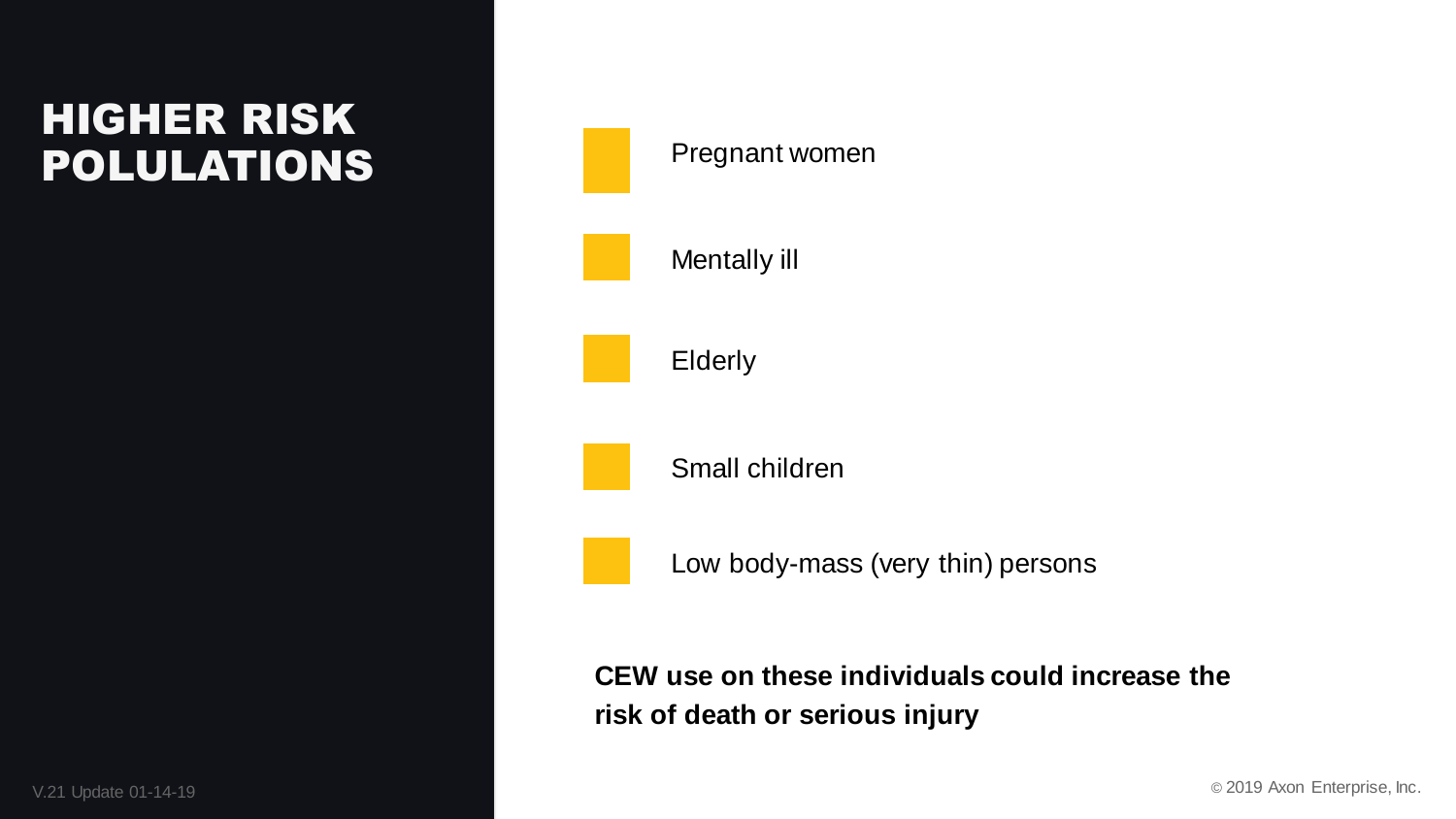### INJURIES FROM FALLS

- CEWs frequently cause subject to fall
- Falls are often uncontrolled
- Falls, even from ground level, can cause serious injuries or death (especially on hard surfaces)
- **EXEDENT Always consider environment subject is standing on**
- Consider if you would be justified in tackling or intentionally grounding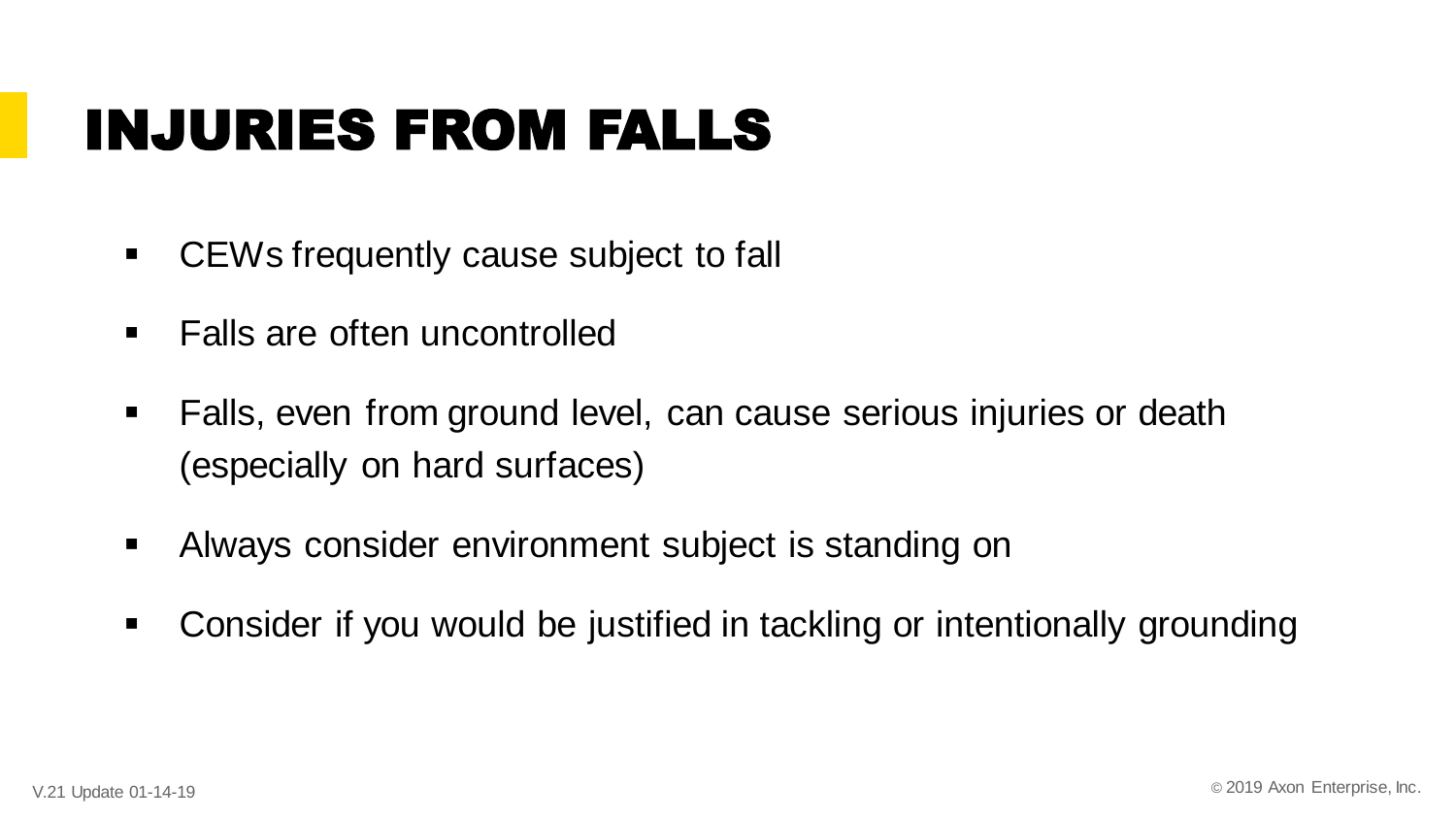# INCREASED INJURY RISK EXAMPLES

- **Elevated position**
- **E** In water, mud/muck (drowning risk)
- Operating machinery/vehicle
- Running or in motion (bike/skateboard)
- **EXEC** Sensitive target areas (head/eyes/groin)
- Probes in heart or chest area
- Repeated or continuous CEW discharges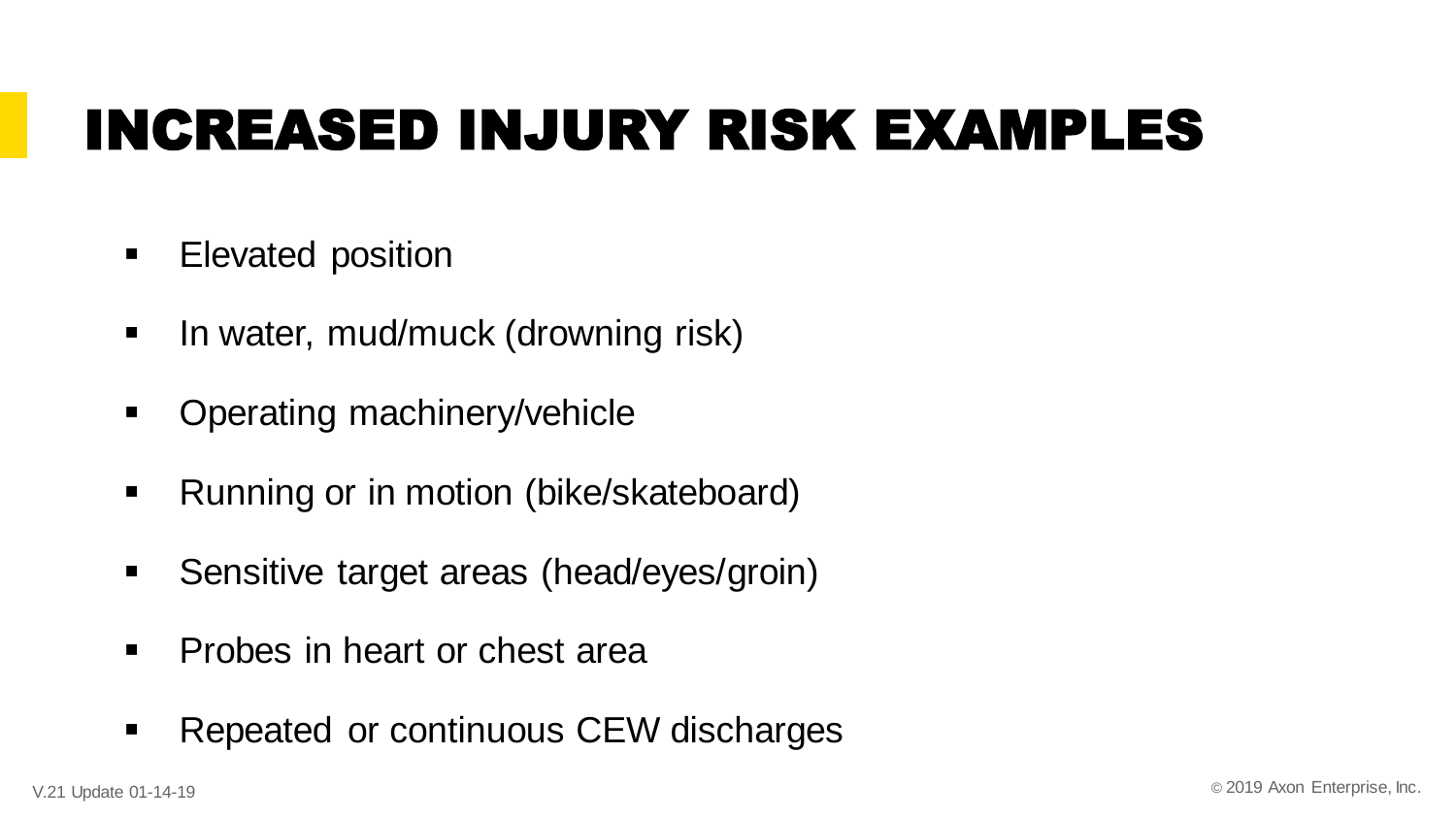### FLAMMABILITY

- TASER CEWs can ignite explosive materials, liquids, fumes, gases, vapors, and gels
- Some personal defense sprays use flammable carriers such as alcohol and can be dangerous if used in immediate conjunction with CEWs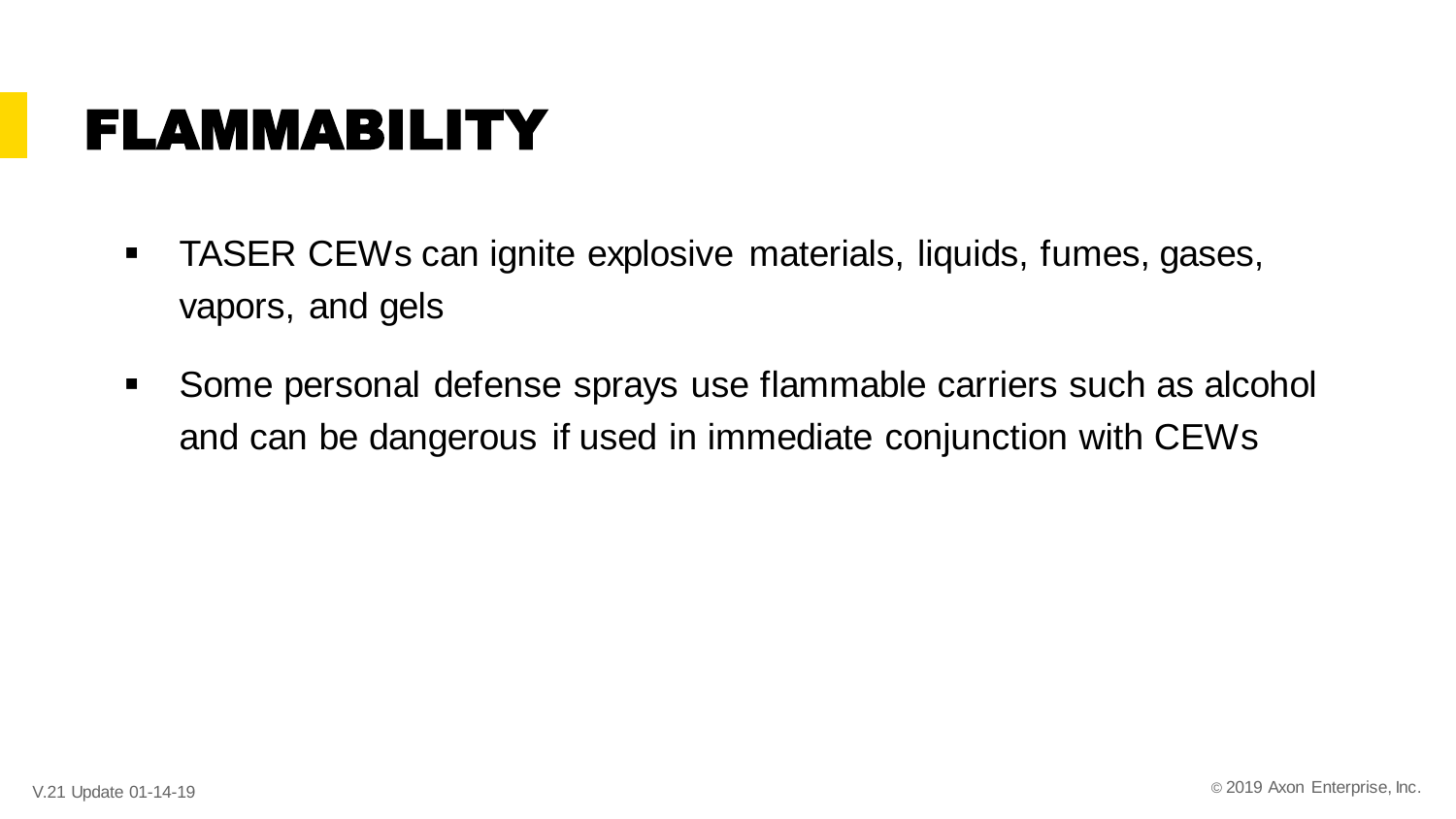### CARDIAC CARDIAC RISKS

Experts have identified the<br>following key factors related<br>CEW cardiac risks:<br>All Update 01-14-19 following key factors related to CEW cardiac risks:



#### Dart-to-heart distance

Duration of delivered electrical charge

**The further the CEW dart is away from the heart and the fewer CEW cycles applied, the lower the risk of the CEW affecting the heart**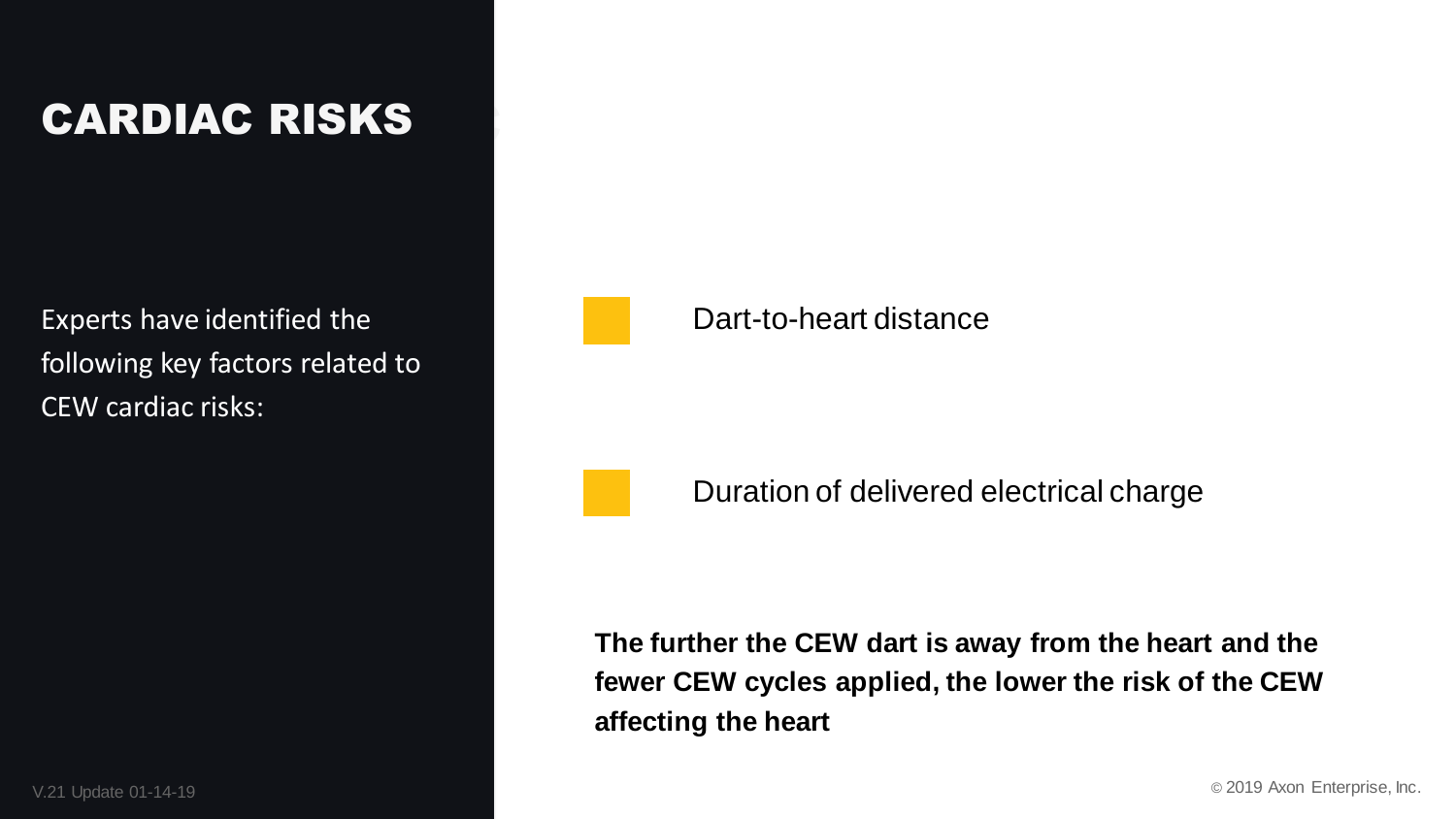### CARDIAC RISKS

01-14-19 CEW cardiac risks are low, but not zero

To reduce cardiac risks (when practicable):



Avoid targeting the chest



Avoid prolonged or continuous exposures

V.21 Update 01-14-19 **Case 2019** Axon Enterprise, Inc.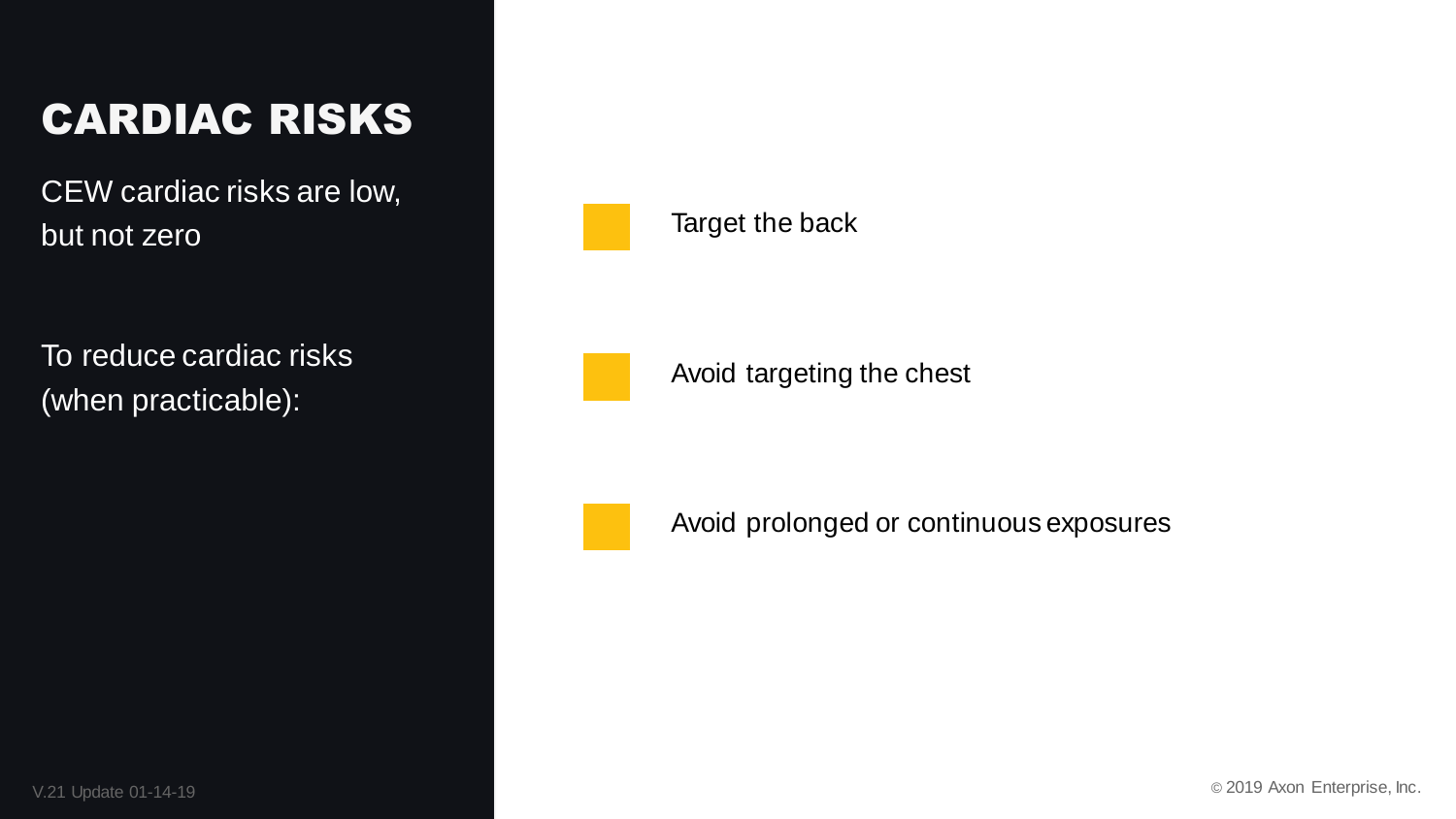#### PHYSIOLOGIC/ **METABOLIC** RISKS

**CEWs may produce effects that<br>could increase the risk of sudde<br>death, including changes in:<br>Finanges in:<br>State of-14-19** could increase the risk of sudden death, including changes in: